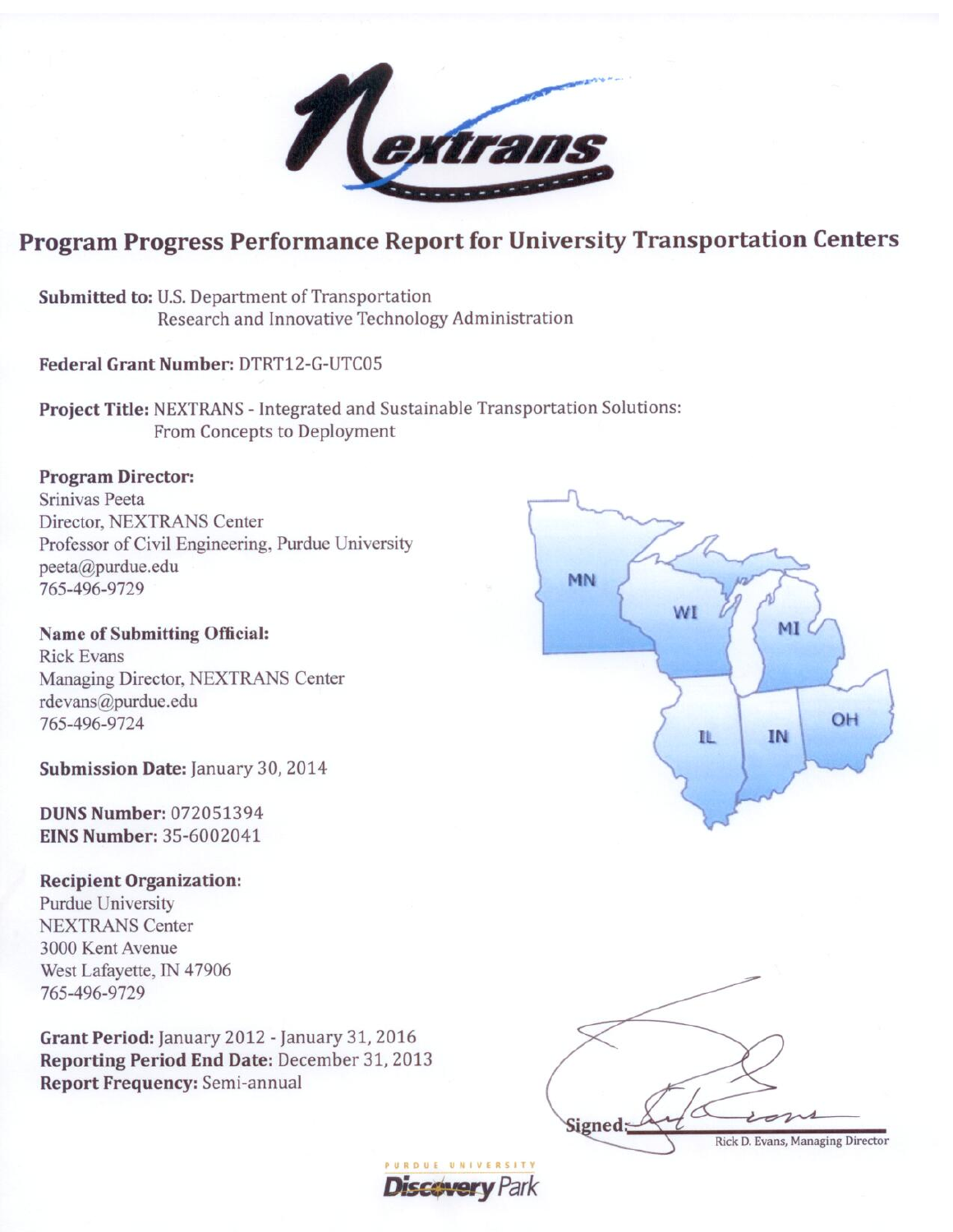From July 1 to December 31, 2013, activities of the NEXTRANS Center focused on fourteen projects at Purdue University, The Ohio State University, the University of Michigan, and the University of Wisconsin-Madison.

# **PART 1: ACCOMPLISHMENTS**

### **Major Goals**

There have been no changes to program goals.

### **Major Activities**

*Information and Transportation Choices, Long- and Short-Term, that Link Sustainability and Livability*

• Develop spatial database for Ann Arbor and Lafayette areas Investigate methods of deploying information system/website. Review literature Draft survey questionnaire. Apply for IRB approval.

*Accessibility-Based Evaluation of Transportation and Land Use Planning: From Laboratory to Practice*

• Develop methodology for case-study selection. Complete four case studies (of eight). Develop graphical approaches to representing and analyzing accessibility. Conduct interviews with planners/decision makers on accessibility-based evaluation.

*Using Naturalistic Driving Performance Data to Develop an Empirically Defined Model of Distracted Driving*

- Developed a protocol and electronic data entry form to conduct coding of 5-second video clips from UMTRI's naturalistic driving database to record indicators of distraction (secondary task engagement, steering wheel hand position) or if no distraction was evident. The protocol was developed using information from the literature review completed during the previous period and a pilot sample of video clips from the UMTRI database.
- Hired and trained two video coders. Finalized a sampling protocol to be used to generate the project dataset of video clips to be coded. Created a project dataset comprised of 16,952 5-second video clips from 68 drivers. Completed coding 14,359 (85%) of the video clips in the project dataset.

*Analysis of Policies Aimed at Increasing Use of Natural Gas in the Transportation System*

- Several MARKAL modifications were carried out to better reflect the fleet size effects for transit buses, school buses and garbage truck fleets based on 2010 National Transport Database tables.
- The Elementary/Secondary Information System (ELSi) Database and Hauling & Disposal Ranking survey. Light duty and fleet fueling station costs was updated according to NREL Technical report 7A2-47919, 2010.
- The model was then calibrated to the base year, 2005, to match the model outputs to the electricity outputs, primary energy use, installed technology capacity and sectoral outputs. Then, an iterative calibration process was used to match the projected energy service demands and projected GDP growth rates.

*Stationary LiDAR for Traffic and Safety Applications – Vehicles Interpretation and Tracking*

- Investigated the LiDAR hardware system (HDL-64E) and achieved its RPM, IP address adjustments. Analyzed LiDAR signals to extract desired information (distance, angle, laser ID) and used Wireshark software to split data into small packages, or choose any desired horizontal field of view.
- Established the coordinate transformation from LiDAR's spherical coordinates to XYZ Cartesian coordinates to generate point cloud in the 3D space.
- Identified background features such as road, buildings or other stationary objects in each point cloud frame. Identified moving objects such as vehicles or pedestrians and isolated them from the background point cloud.
- Developed advanced algorithms to estimate desired features in the point cloud. (E.g. Road plane fitting via RANSAC algorithm, 3D rotation via rotation matrices, drawing a polygon to enclose the area of interest, point clustering to represent moving vehicles etc.)

*Standardized Metrics for Accessibility: Establishing a Federal Policy-Relevant Knowledge Base*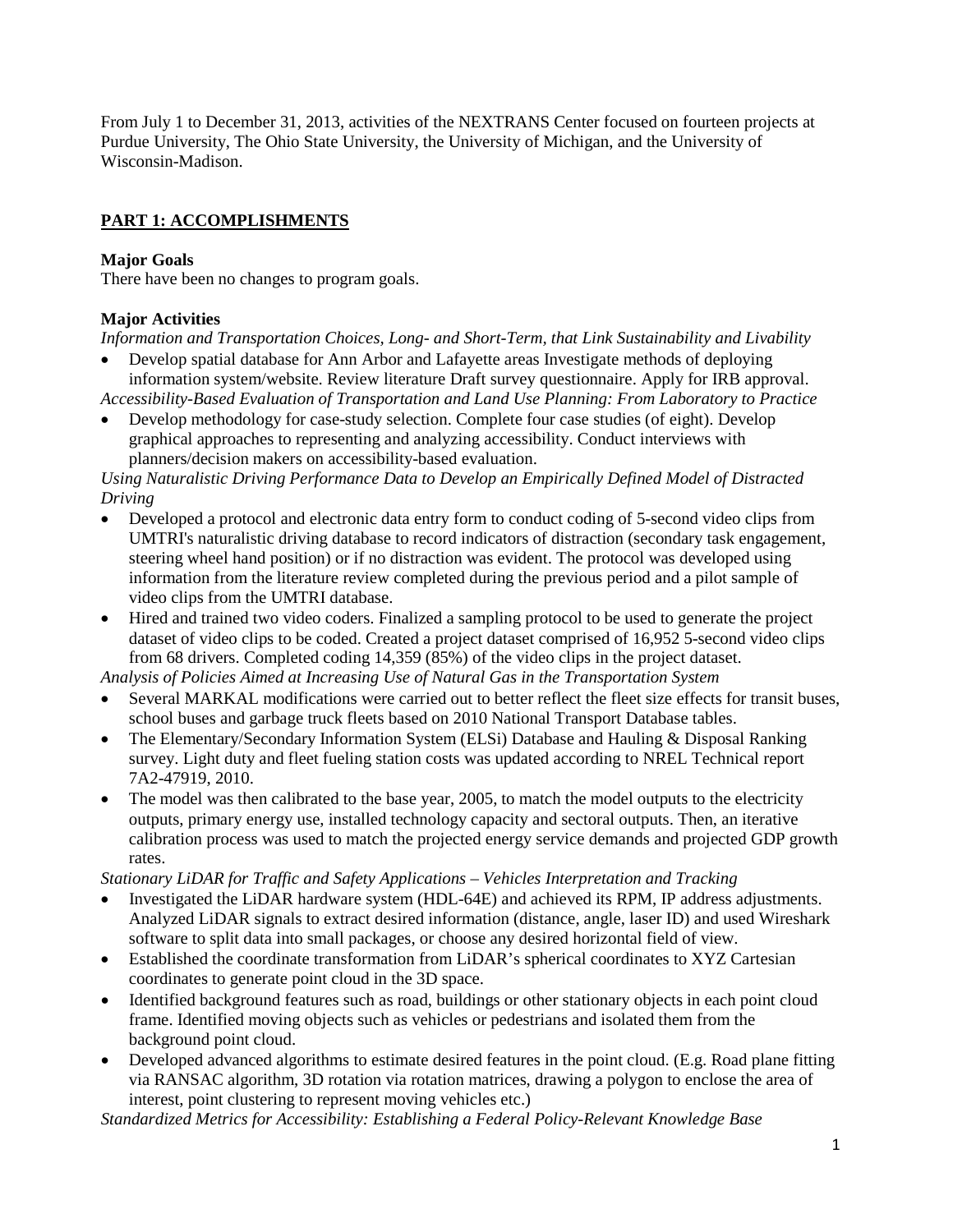- Built a catalog of data requirements, including identifying which data are reported to other levels of government among local, regional, state.
- Conducted interviews with public officials at various levels of government, including local, regional, and federal, and documented viewpoints on current data requirements and on the possibility of modifying current data to advance accessibility-based evaluation.

*Use of Comparative Efficiency Analysis to Optimize Transportation Infrastructure Maintenance Strategy*

- Examine stages of progression in annual maintenance cycle at state transportation agencies
- Investigate the most commonly relevant parameters in a maintenance cycle

*Mapping New Mobility Business and Employment Opportunity in Michigan: Developing a Data-Driven Graphic Platform for Assessing and Advancing Industry Cluster Development Opportunities in Urban Regions*

- Develop Case Study Analysis methodology to unpack agents and relations forming existing industry clusters (related to new mobility industry)
- Prototype Cartographic and Visualization standards for cluster description and representation
- Develop industry database structure for evaluating agents within the new mobility economy.
- Coordinate NAICS industry classification structure with sector types included in expert evaluation of industries likely to be assembled within the new mobility economy.
- Undertake 3 Case Studies related to New Mobility based on existing industry clusters within the Great Lakes Region: (Saguenay Aluminum Cluster, Michigan Battery Cluster, Ohio Polymer Cluster)

*Truck Activity and Wait Times at International Border Crossings*

- Received and processed additional CEVA Logistics truck time and location data
- Estimated relations indicating the effect of aggregate truck volumes and inspection times on times trucks incurred in queuing fences ("queuing times") at Ambassador Bridge and Blue Water Bridge crossings in both directions
- Observed additional trends and relations in processed data

### *Driving Simulator Laboratory: Traveler Behavior Modeling and Interactive Experiments to Address Mobility and Safety Needs*

- Refined experiment design and planning, which include experiment network, experiment scenarios, and online survey system and questionnaires. Upgraded experiment software to improve reliability. Continued developing driving simulator experiment website. Tested the driving simulator experiment. Analyzed the experiment data collected through pilot tests.
- Developed analytical models for data analysis. Revised the experiment protocol to collect biopotential and eye movement data when participants drive the simulator.

*Developing Operational and Policy Insights into Next Generation Vehicle Needs Based on an Integrated Understanding of the Transportation and Energy System of Systems*

- Refined and organized data generated from 56 electric vehicles Geo-mapped the GPS data using Tableau maps. Reviewed literature for existing battery models and identified the gaps
- Prepared detailed research work plan

*Research, Education and Outreach from Campus Transit Laboratory*

- Continued collecting automatic passenger count (APC) and automatic vehicle location (AVL) data on a regular basis. Began collecting Wi-Fi data on a regular basis. Continued collecting directly observed passenger origin-destination (OD) flows. Summarized directly observed OD flows for stakeholders and research efforts. Processed APC data for research and outreach efforts. Processed Wi-Fi data for research efforts. Estimated bus route origin-destination flows from processed APC data. Explored estimating bus route origin-destination flows from Wi-Fi data. Investigated the reliability of Wi-Fi based OD flow estimates.
- Summarized APC-based estimated OD flows and APC boarding and alighting count data for outreach efforts. Used CTL-based education modules and activities in a large undergraduate civil engineering core course. Responded to multiple stakeholder requests for CTL data and information.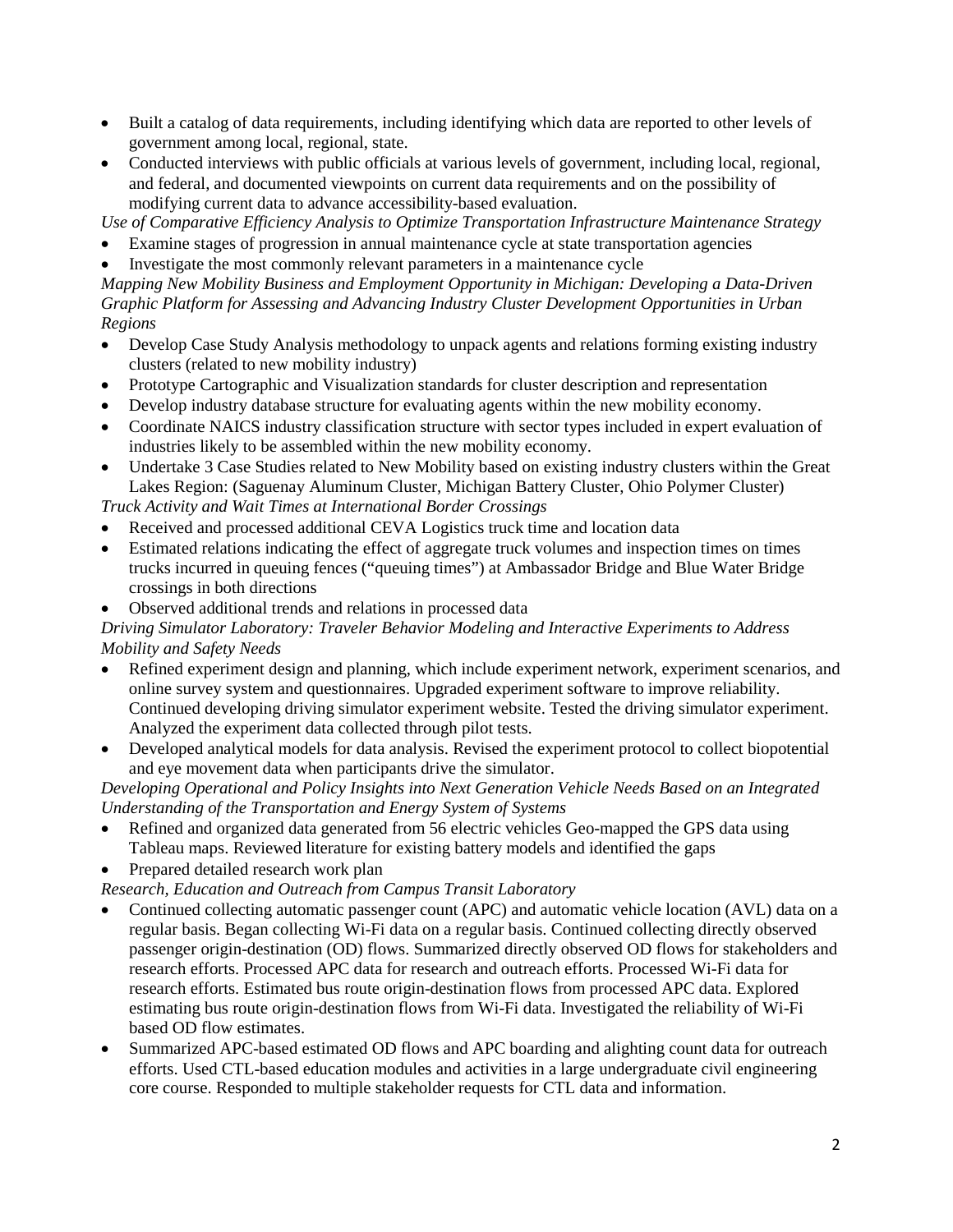- Summarized ridership levels on portions of an off-campus route for which service cuts were being considered (in response to request from OSU Transportation and Traffic Management)
- Investigated likelihoods and spatial-temporal patterns of passengers' being left behind at stops because of bus overcrowding, and changes in the likelihoods and spatial-temporal patterns over the course of two years (in response to request from OSU Transportation and Traffic Management)
- Began developing approaches to model the effects of bus service frequency reduction on passenger level of service (in response to request from OSU Office of Chief Information Officer)
- Began summarizing bus route OD passenger flows for campus-wide transportation planning (in response to request from Vanesse Hangen Brustlin, Inc., consulting firm, which is developing a longterm transportation and parking plan for OSU)
- Met with CampusParc management to discuss possibilities to extend the CTL concept to campus parking issues. Produced empirical and analytical results and interpretations of results related to bus route passenger flows for an externally funded "companion project"

- Continued to write papers on the findings arrived at through the analysis of data on transportation supply and demand, urban form, policy, and CO2 emissions in US urban areas.
- Acquired and organized similar data on non-US urban areas around the world from multiple sources.
- Began "cleaning up" and processing these non-US data for analysis and modeling purposes.

*Transit Origin-Destination Flow Estimation Considering Temporal Variations based on APC Data*

- New models for bus route-level transit passenger origin-destination (OD) flow estimation using automatic passenger count (APC) data capturing temporal patterns across different groups of travelers are being developed.
- Numerical investigations and assessments of new models are carried out.
- Empirical evaluations are conducted.

### **Specific Objectives**

*Using Naturalistic Driving Performance Data to Develop an Empirically Defined Model of Distracted Driving*

• Create an analysis dataset to be used for the model development in Aims 3-5. The analysis dataset will be comprised of clips where drivers are engaged in cell phone use and possibly additional secondary tasks (cases; representing varying levels of distraction) and 1 - 5 matched clips for each case where the driver is not demonstrating distraction (controls). The control clips are matched to the case clips on the following characteristics: same driver, same solar conditions (day/night), same roadway, and same traffic density.

*Analysis of Policies Aimed at Increasing Use of Natural Gas in the Transportation System*

- To evaluate a series of natural gas for transportation policy options and to compare them with existing options for electric vehicles, biofuels, CAFE standards, etc.
- The policy incentives that were considered are: 1) incentives to create natural gas fueling stations, 2) subsidies for natural gas vehicles comparable to the benefits provided to the country from their use, 3) incentives for retrofitting gasoline vehicles for conversion to CNG, and 4) incentives for fleet adoption of CNG.

*Stationary LiDAR for Traffic and Safety Applications – Vehicles Interpretation and Tracking*

- Minimize the size and processing time of LiDAR data but without losing any useful information.
- Achieve the automatic detection of vehicles, pedestrians, road, buildings or other features in point clouds.
- To estimate any dimension or distance in point clouds and track the trajectories of desired objects in continuous frames.
- To output results in standard formats that can be used by existing simulation tools and engineering analysis tools, e.g. SSAM.

*Standardized Metrics for Accessibility: Establishing a Federal Policy-Relevant Knowledge Base*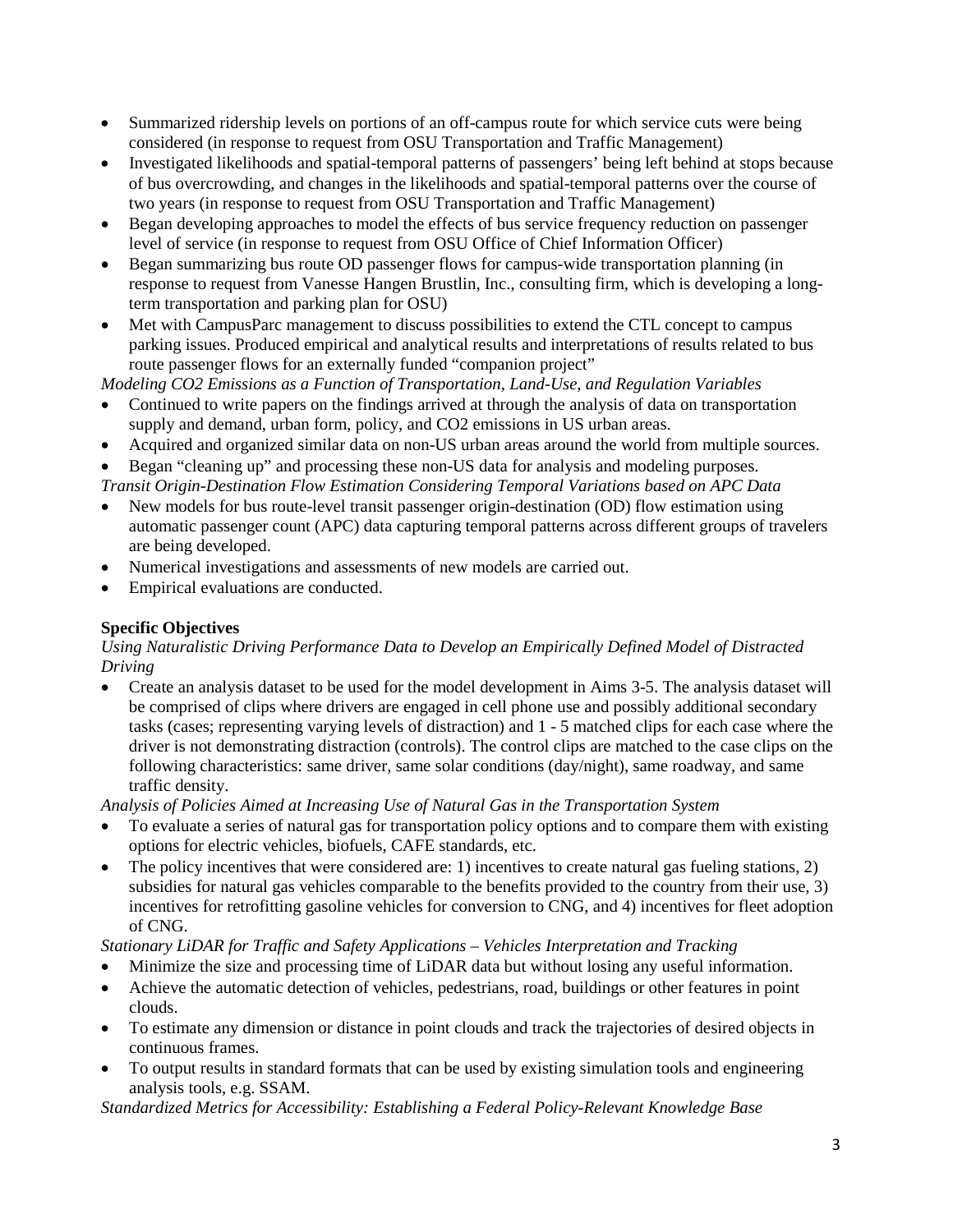- To propose and investigate how accessibility-related data might be provided, and to recommend the data and means of reporting that ought to occur.
- Use of Comparative Efficiency Analysis to Optimize Transportation Infrastructure Maintenance Strategy
- Establish a cycle of maintenance process (called a 'cost-condition cycle') based on the common maintenance practices. Determine data needs and availability.

*Mapping New Mobility Business and Employment Opportunity in Michigan: Developing a Data-Driven Graphic Platform for Assessing and Advancing Industry Cluster Development Opportunities in Urban Regions*

- Utilize Case Study Analysis of existing industry clusters to predict factors affecting cluster formation
- Utilize Case Study Analysis to identify role of policy in shaping regional assets underlying cluster formation.
- Deepen understanding of relationship between underlying regional assets, extant regional infrastructures, and nascent new mobility opportunities (events) in producing emerging industry clusters.
- Produce description of specific industry agents within the new mobility economy via existing industry classification structures (NAICS & Others)
- Develop standardized visualization techniques for industry cluster description (geospatialized and relational mappings)

*Truck Activity and Wait Times at International Border Crossings*

- Obtain geo-fence-based truck time and location data for trucks crossing the Ambassador and Blue Water bridges
- Process data into information on times truck incur at various activities at and near the Ambassador Bridge and Blue Water Bridge border crossing facilities
- Interpret processed information into results of general and targeted interest
- Deliver targeted information to stakeholders

### *Driving Simulator Laboratory: Traveler Behavior Modeling and Interactive Experiments to Address Mobility and Safety Needs*

- Establish and sustain the Driving Simulator Lab as infrastructure to conduct interactive experiments using travelers so as to perform research on driver behavior and safety as well as policy and market aspects of Advanced Traveler Information Systems.
- Develop a comprehensive methodology to better assess the potential value of real-time information to travelers.
- Exploit synthetic driver choice behavior data to construct reliable quantitative models for evaluating Advanced Traveler Information Systems using performance measures beyond travel time benefits.
- Use archived interactive experiment data and the analytical models developed as educational materials to help graduate and undergraduate students better understand the present state-of-the-art in human performance modeling and related safety aspects.
- Use the Driving Simulator Lab platform to generate education modules to highlight various dimensions related to driver performance, behavior, and safety for middle and high school students.

*Developing Operational and Policy Insights into Next Generation Vehicle Needs Based on an Integrated Understanding of the Transportation and Energy System of Systems*

- Use refined data to develop a microscopic battery state-of-charge model
- Use the battery state-of-charge model to understand the variability in range of electric vehicle under different traffic and weather conditions
- Provide insights about power grid of 5 Indianapolis zones due to increase in regional energy consumption because of electric vehicles Develop a battery state-of-health model to look into (warranty) policies related to vehicle value (battery life) Develop a flexible framework to study various car designs using realistic drive cycles

*Research, Education and Outreach from Campus Transit Laboratory*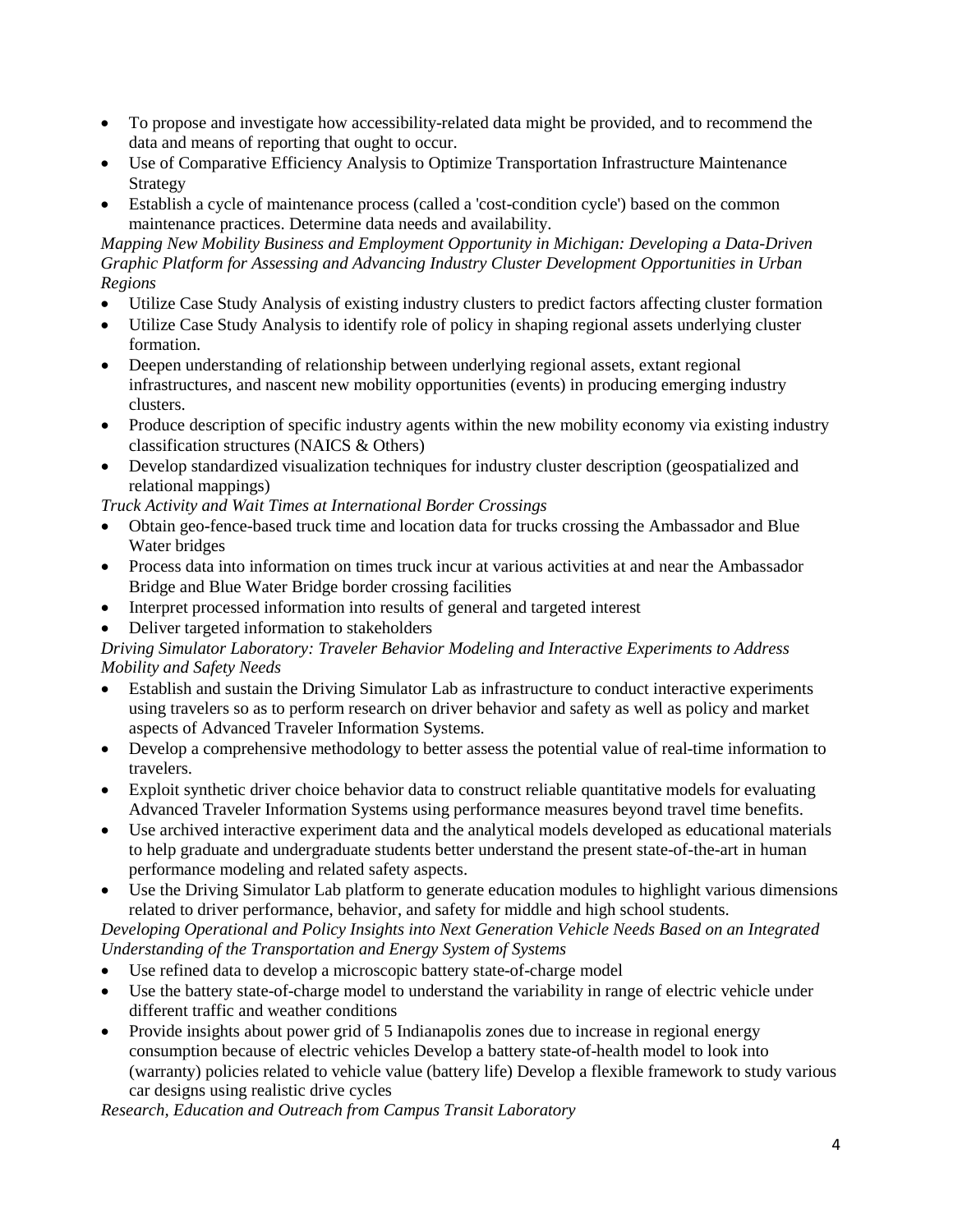- Sustain, develop, and showcase the CTL as a living lab infrastructure supporting research, education, and outreach
- Archive and process data on passenger flows, vehicle locations, and community perceptions and travel patterns related to a technology-enhanced transit service
- Exploit CTL to develop seed research investigations, modules for coursework, training of students in data collection, and focused studies of immediate interest to service operators
- Develop collaborations with transit, transportation, and planning agencies and other investigators based on CTL-related activities

- Document findings based on US data in the form of papers.
- Examine relationships among transportation supply and demand, urban form, policy, and CO2 emissions variables in non-US urban areas.
- Compare US and non-US results and consider possible combined analyses if the nature of the data-sets allows.

*Transit Origin-Destination Flow Estimation Considering Temporal Variations based on APC Data*

- Improve transit passenger OD flow representation and estimation.
- Quantify the achieved improvements with respect to other state-of-the-practice and art methods.
- Demonstrate the feasibility of the new model and methods and their ability to produce interpretable results.

### **Significant Results**

*Analysis of Policies Aimed at Increasing Use of Natural Gas in the Transportation System*

- To minimize the size and processing time of LiDAR data but without losing any useful information.
- To achieve the automatic detection of vehicles, pedestrians, road, buildings or other features in point clouds.
- To estimate any dimension or distance in point clouds and track the trajectories of desired objects in continuous frames.
- To output results in standard formats that can be used by existing simulation tools and engineering analysis tools, e.g. SSAM.

*Stationary LiDAR for Traffic and Safety Applications – Vehicles Interpretation and Tracking*

We've fully decoded the structure of data sent from LiDAR and achieved the automatic transformation from raw data to XYZ point clouds without losing important information. We developed two different approaches, one based on spherical coordinates and the other based on Cartesian coordinates, to identify background and moving objects. The users can make the choice based on their own criteria like processing time, accuracy or space requirement. Through a long time period, the readings of laser distance are observed to follow a normal distribution. Thus we can apply statistical tools to analyze data directly in the spherical coordinate system. We noticed that vehicles may create "shadow" areas on the road since they obstruct laser beams. This phenomenon can be used to significantly improve detection results. We found that due to vehicle's shiny surface (especially the roof), some laser beams hit the car and then go far away. Thus some important laser readings may be lost for those vehicles. The wind may cause a noticeable motion of LiDAR on the support mast. This will introduce errors on all laser readings but it's theoretically solvable. When two vehicles are very close to each other, current point clustering algorithm may merge two vehicles together into one cluster and could be very difficult to be distinguished. The laser points in a point cloud are not evenly distributed. When near the LiDAR, the density of laser points is high while the laser points are rather sparse on further locations. So it is necessary to place the LiDAR with a good position and attitude. We anticipate the processing time of one frame is going to be around 10 seconds based on our current desktop with an i7 core. However, the LiDAR outputs 15 frames per second which means that the processing time is much more than the data collection rate and needs to be improved.

*Use of Comparative Efficiency Analysis to Optimize Transportation Infrastructure Maintenance Strategy* • Summary of similar maintenance practices and common occurrences between agencies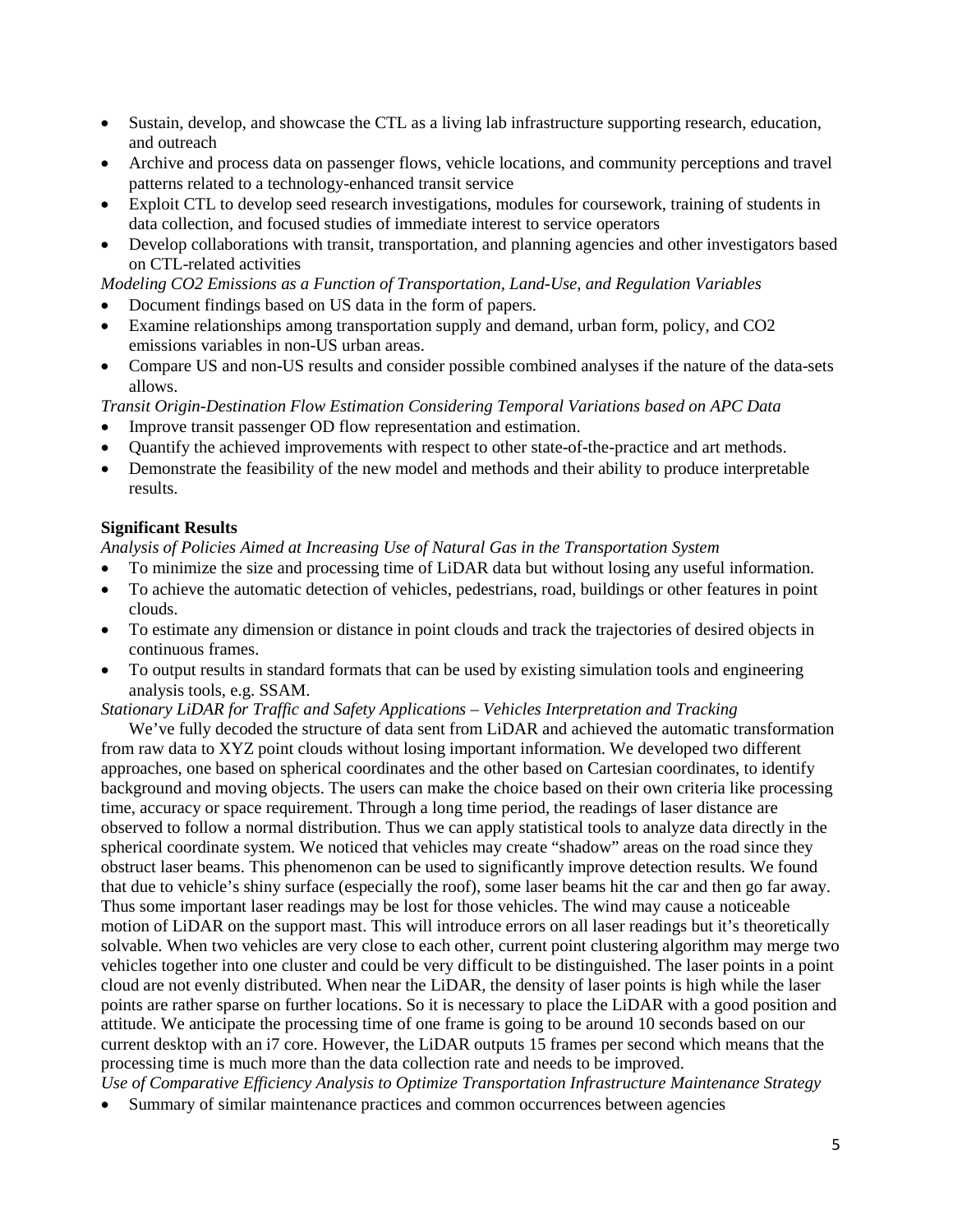• Common relevant parameters being used in maintenance of transportation infrastructure

*Mapping New Mobility Business and Employment Opportunity in Michigan: Developing a Data-Driven Graphic Platform for Assessing and Advancing Industry Cluster Development Opportunities in Urban Regions*

- Identification across three historic case studies of parallel relationships between underlying regional assets, extant regional infrastructures, and nascent new mobility opportunities (events) in producing emerging industry clusters.
- Development of standardized visualization formats capable of describing geospatial and relational networks of new mobility cluster agents.

• Application of techniques developed in first phase of project to be applied to Region V / SE Michigan *Truck Activity and Wait Times at International Border Crossings*

- An association between queuing times and average daily volumes and aggregate inspection times was demonstrated.
- Elasticities of queuing times with respect to average daily truck volumes that were greater than one were found.
- Effects of infrastructure on relations between queuing times and truck volumes were observed.
- Lower inspection times were found when queuing times were higher in one of the crossing-directions.
- Reasons for observed lower inspection times were hypothesized by data provider.

*Driving Simulator Laboratory: Traveler Behavior Modeling and Interactive Experiments to Address Mobility and Safety Needs*

- The driving simulation system was integrated and tested through comprehensive pilot tests. The simulation model was found unreliable to sustain the originally-designed large-scale driving simulator experiment network.
- Weird vehicle movements in driving simulation model were observed during pilot tests which may impact participants' driving and route choice behaviors.
- The driving simulation software was updated to improve its reliability. Weird vehicle movements are reduced after the software update.
- The driving simulator experiment network was divided into sub-networks to reduce computational burden.

### *Developing Operational and Policy Insights into Next Generation Vehicle Needs Based on an Integrated Understanding of the Transportation and Energy System of Systems*

• Need to integrate microscopic battery state-of-charge model in investigating power systems - Current microscopic battery state-of-charge models do not consider environmental parameters along with driving parameters

*Research, Education and Outreach from Campus Transit Laboratory*

- Observed OD flow data were collected and summarized. Results were also provided to researchers evaluating the performance of OD estimation models
- CTL-based data and summaries of data were delivered to stakeholders for policy and service deliberations
- CTL-based data and model-based results produced using CTL-developed methods generated requests from OSU and planning consultants to OSU
- Based on proxy measures developed by CTL-researchers and using CTL data, increased likelihood of leaving bus passengers at stops after transition to a semester-based curriculum was observed
- Fairly good correspondence between Wi-Fi-based bus and directly observed passenger OD flows was seen when aggregating across bus trips and time
- An approach was developed to compare estimated to directly observed bus trip OD flows, while controlling for the number of directly observed passengers by OD pair
- Bus trip-level and period-level passenger OD flows were produced using directly observed, APC, and automatic fare collection (AFC) data on Central Ohio Transit Authority (COTA) routes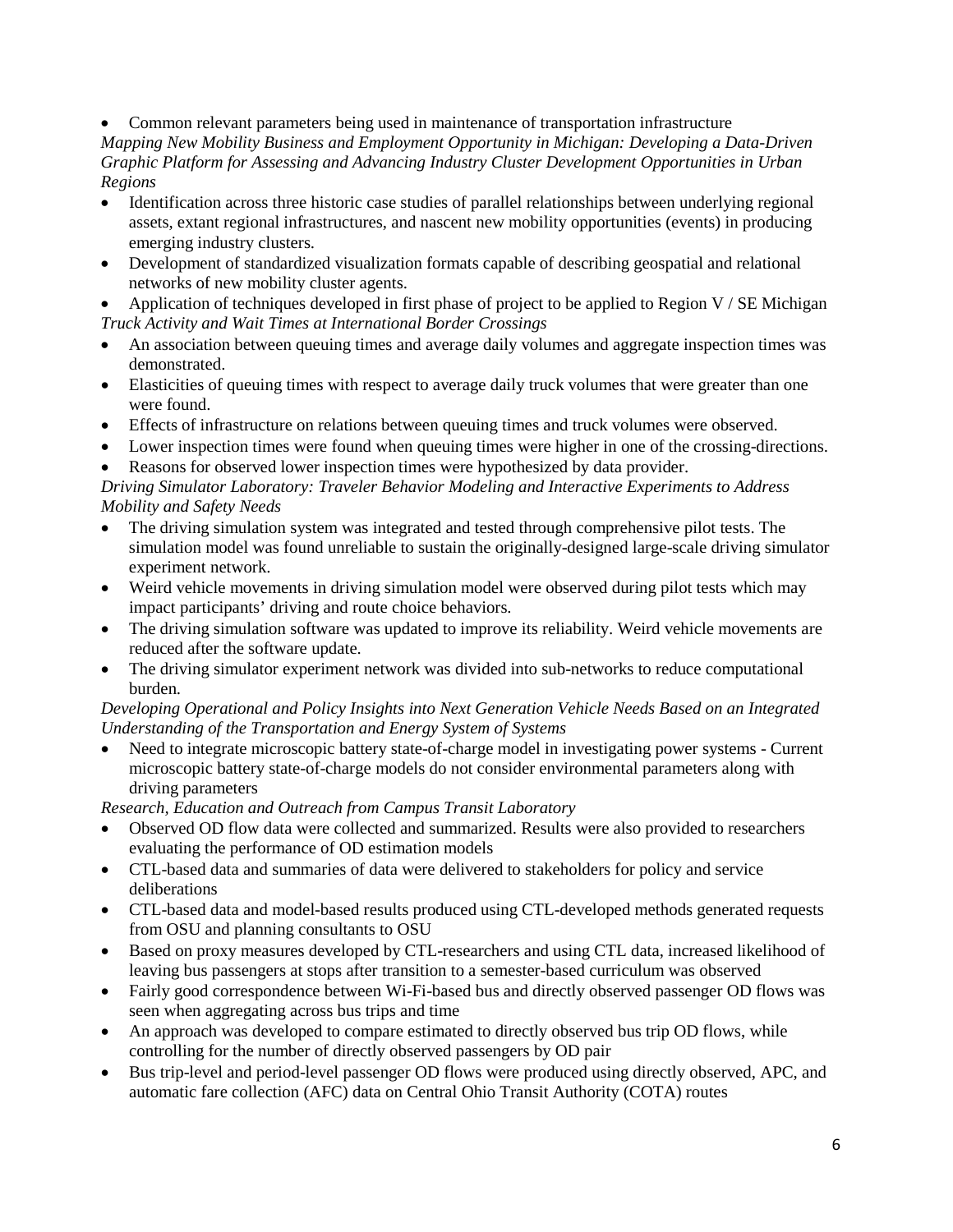- Boarding and alighting data at bus stops captured through onboard survey observations and APC data were compared for COTA and OSU CTL routes; much better correspondence was seen on OSU CTL routes
- CTL data and context were successfully used in a 130-student OSU undergraduate civil engineering core course

- Initial preliminary indications suggest that pertinent relationships among transportation supply and demand, population density, and CO2 emissions variables seem to be reflected in non-US urban areas.
- Differences in the magnitudes of some variables between US and non-US urban areas are present. *Transit Origin-Destination Flow Estimation Considering Temporal Variations based on APC Data*
- Preliminary indications based on numerical and empirical investigations suggest that the model and estimation methods developed to date have merit and good potential to improve upon the state-of-thepractice and art.

# **Key Outcomes and Other Achievements**

*Use of Comparative Efficiency Analysis to Optimize Transportation Infrastructure Maintenance Strategy* • An established cost-condition cycle with commonly used parameters, based on maintenance practices

- *Analysis of Policies Aimed at Increasing Use of Natural Gas in the Transportation System* We provide an assessment of the impacts of the various policy options described above.
- Standardized Metrics for Accessibility: Establishing a Federal Policy-Relevant Knowledge Base
- We have started to draft a proposed scheme for how current common data might be standardized across agencies.

*Mapping New Mobility Business and Employment Opportunity in Michigan: Developing a Data-Driven Graphic Platform for Assessing and Advancing Industry Cluster Development Opportunities in Urban Regions*

- Dissemination of cartographic methods in development to advisory groups for feedback.
- Stakeholder meetings with key representatives of industry sector to discuss methods and comment on visualization legibility of representations and database-related methods.
- Attraction of major industry player to support expansion of project (Ford. Motor Co.)

*Truck Activity and Wait Times at International Border Crossings*

- Quantitative queuing time relations were successfully estimated using geo-fence data and aggregate volume data.
- An in-person meeting between OSU and MTRI investigators was held
- A teleconference between including OSU and MTRI investigators and data provider was held to discuss findings and future data collection efforts.

*Driving Simulator Laboratory: Traveler Behavior Modeling and Interactive Experiments to Address Mobility and Safety Needs*

- Comprehensive pilot tests were carried out.
- A structural equation model with latent variables was constructed and will be used for analysis based on the revealed preference data from a driving simulator experiment and stated preference data from a survey.
- An analytical framework was developed for evaluating the value of travel information in terms of how it may psychologically influence traveler route choice behavior.

*Research, Education and Outreach from Campus Transit Laboratory*

- Dissemination of CTL-related research results further established CTL as a platform that supports the development of new research ideas.
- Onboard observations of boarding and alighting data on COTA bus trips, which are more representative of the state-of-the-practice than the carefully controlled observations obtained on CTL routes, were seen to lack the stop-level accuracy that may be required to consider them ground-truth for stop-to-stop passenger flows at the trip-level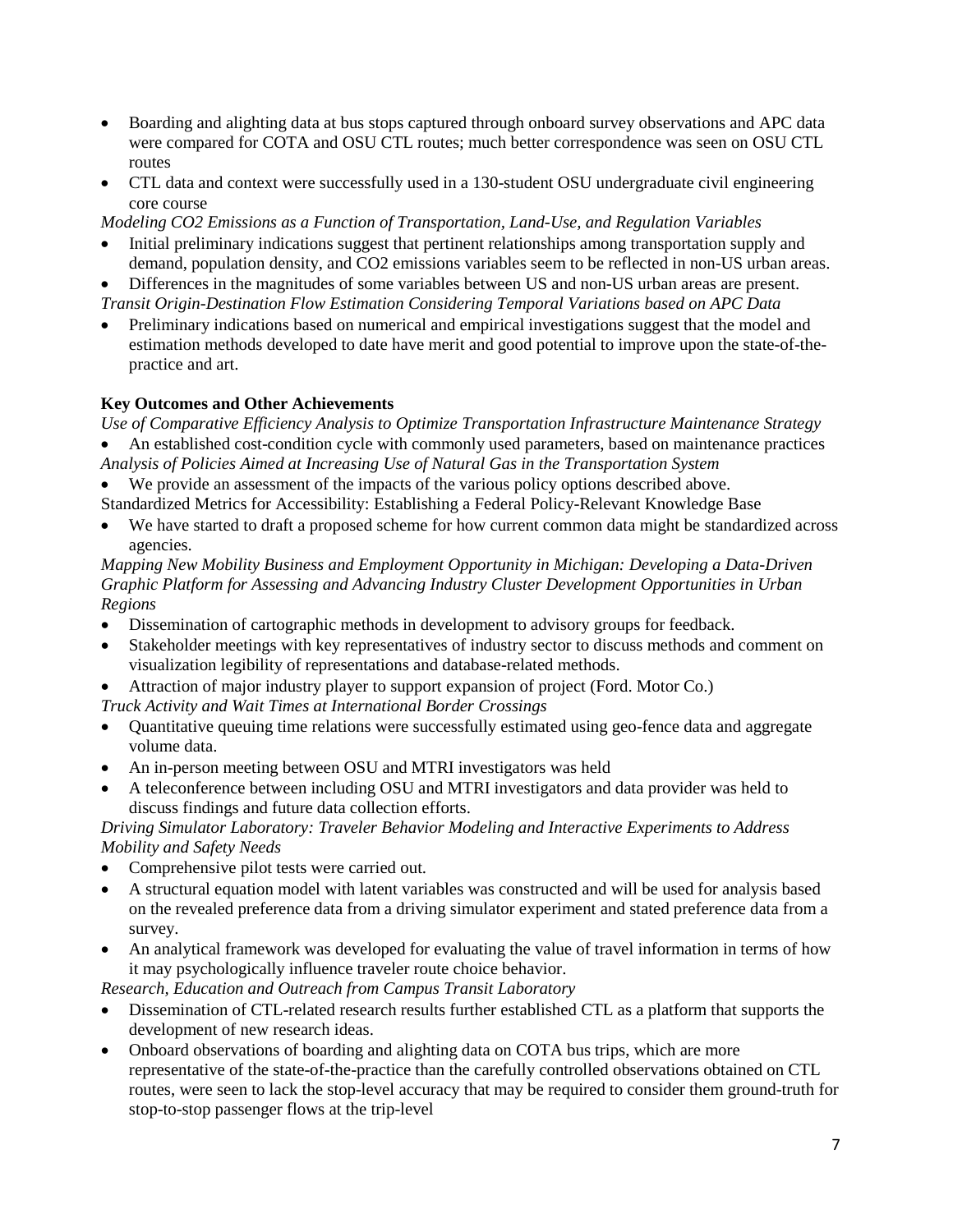- Results of empirical investigations of Wi-Fi based bus passenger flow estimates conducted with CTL data are being used to inform Ohio Department of Transportation personnel about the ability to use this approach on an operational basis
- Three new undergraduate students inquired about participating in CTL activities as a result of exposure, during the present reporting period, to the CTL in a large undergraduate transportation engineering class. Two of these two students were incorporated into regular activities during this period, and one is scheduled to be incorporated in the next reporting period. A fourth student inquired about participation in CTL activities based on "word-of-mouth" and is scheduled to be incorporated in activities during the next reporting period.

- Documented the results based on US data.
- Prepared non-US data for analysis and modeling.
- Identified indications of pertinent relationships among variables in non-US data.

*Transit Origin-Destination Flow Estimation Considering Temporal Variations based on APC Data*

- Formulated a new transit passenger OD flow model and corresponding estimation methods.
- Coded the methods for numerical and empirical applications.
- Produced numerical results that indicate the promise of the model and methods.
- Produced numerical results that provide preliminary validation of the quality and interpretability of the estimates.

### **Efforts to Disseminate Results**

*Analysis of Policies Aimed at Increasing Use of Natural Gas in the Transportation System*

• We have submitted a paper for the national meeting of the US Association of Energy Economists this summer in New York.

*Mapping New Mobility Business and Employment Opportunity in Michigan: Developing a Data-Driven Graphic Platform for Assessing and Advancing Industry Cluster Development Opportunities in Urban Regions*

- SMART has a database of over 16000 transportation professionals and leaders worldwide. We have announced the work through our website (see http://um-smart.org/blog), through our targeted news, and we have held a range of multi-sector meetings where we have referred to the work. We plan to have a meeting in March with New Mobility thought leaders and University of Michigan faculty to present interim results and get feedback
- Paper delivered outlining methodological approach across a range of applications including mobility: G. Thün, K. Velikov, D McTavish "The Megaregional Common: A framework for thinking megaregions, infrastructure and 'open' space", at Specifics: European Council of Landscape Architecture Schools (ECLAS) 2013 Annual International Conference, Hamburg DE, Sept 22-25.
- Course developed to train students in the use of methodological approach (which included the mobility application) at Taubman College, University of Michigan: Arch 505\_1 'MetaShed'

*Truck Activity and Wait Times at International Border Crossings*

- A presentation on project results was made at the Ohio Transportation Engineering Conference.
- A technical paper on the estimation of queuing time relations was submitted for possible publication and presentation: The paper received very positive reactions from anonymous reviewers regarding the ability to estimate relations, and the topic was accepted for presentation at the annual Transportation Research Board meeting.
- After receiving review comments, the technical paper was revised and resubmitted.

• A poster presentation at the annual Transportation Research Board meeting was begun.

*Driving Simulator Laboratory: Traveler Behavior Modeling and Interactive Experiments to Address Mobility and Safety Needs*

• Prepared and presented results at a national conference. *Research, Education and Outreach from Campus Transit Laboratory*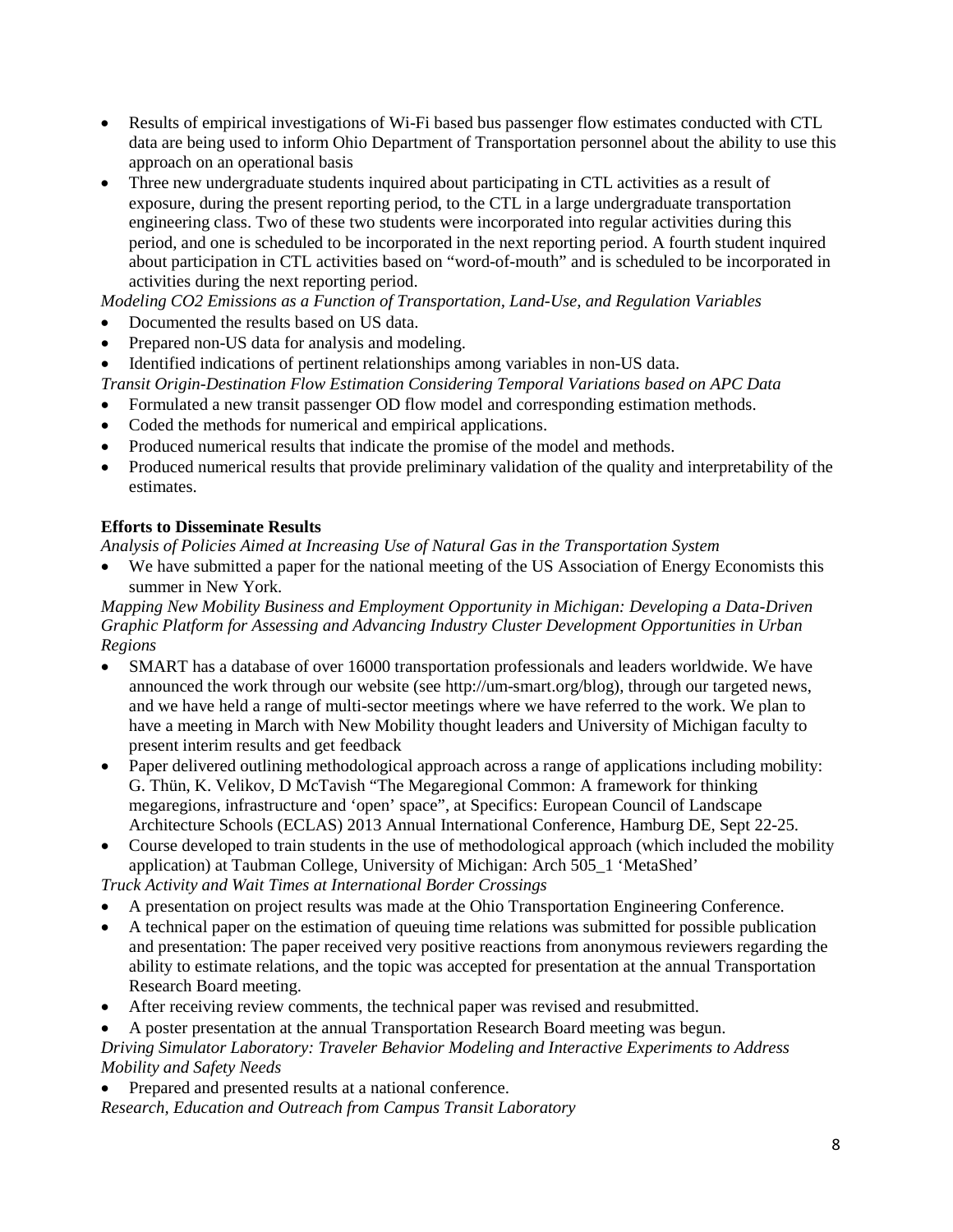- Two technical papers on project results were revised and accepted for publication
- Presentations on different aspects of project results were made at three conferences
- Focused results were communicated to transit stakeholders through reports and meetings
- Overall activities and results were communicated to university administrators associated with university resource planning and data services
- In-person and teleconference discussions on CTL data were held with consultants hired to develop a long-term transportation and parking plan for the university
- Presentations on overall activities were made to external visitors

*Modeling CO2 Emissions as a Function of Transportation, Land-Use, and Regulation Variables* • Completed the preparation of two papers describing methods and results based on US data.

- *Transit Origin-Destination Flow Estimation Considering Temporal Variations based on APC Data*
- Outlined two papers aimed at describing the model, methods, and numerical and empirical results.

### **Plans for Next Reporting Period (January – June, 2014)**

*Information and Transportation Choices, Long- and Short-Term, that Link Sustainability and Livability* • Deploy website Recruit survey participants Invite use of the system

- *Accessibility-Based Evaluation of Transportation and Land Use Planning: From Laboratory to Practice* • Complete case studies Complete interviews/focus groups Complete graphical approaches Integrate
- findings with other project "Standardized Metrics for Accessibility: Establishing a /federal Policy-Relevant Knowledge Base" Present at conference: NECTAR (Network on European Communications and Transport Activities Research), Seville, Spain

### *Using Naturalistic Driving Performance Data to Develop an Empirically Defined Model of Distracted Driving*

- Coding of the remaining video clips in the project dataset will be completed.
- The model development in Aims 3-5 will be conducted. Those plans include: development of an algorithm to identify distracted driving and estimate the level of distraction using kinematic indicators; validation of the algorithm using telematic data from instrumented vehicles; and, analysis to determine the potential ability of the algorithm to identify cognitive distraction.

*Analysis of Policies Aimed at Increasing Use of Natural Gas in the Transportation System*

• We intend to finish the policy analyses and prepare a journal paper summarizing the findings.

*Stationary LiDAR for Traffic and Safety Applications – Vehicles Interpretation and Tracking*

- Summarize all previous progresses and develop a software platform to achieve the tasks in simple clicks.
- Further develop the point clustering algorithm to isolate vehicles more accurately.
- To solve the issue of missing points and extract shadow information for accurate detections.
- Develop methods to compensate the LiDAR motion due to wind or human operation.
- Track objects in continuous frames and generate their trajectories.
- Investigate the possibility of integrating LiDAR and cameras.

*Analysis of Policies Aimed at Increasing Use of Natural Gas in the Transportation System*

• Corroborate and get feedback on our proposed scheme for how current common data might be standardized across agencies, by meeting with several agency representatives.

*Use of Comparative Efficiency Analysis to Optimize Transportation Infrastructure Maintenance Strategy*

- Categorize the commonly used parameters from the cost-condition cycle based on asset type, input output features and other characteristics, and assemble a database of parameters including all these attributes
- Study the interaction between the parameters in the database, and develop a variety of case studies of comparative efficiency analysis for different types of assets, performance measures, input/output parameters, and levels of maintenance coverage area
- Begin the analysis phase, which involves running the different case studies through data envelopment analysis (DEA) modeling as an implementation of comparative efficiency analysis method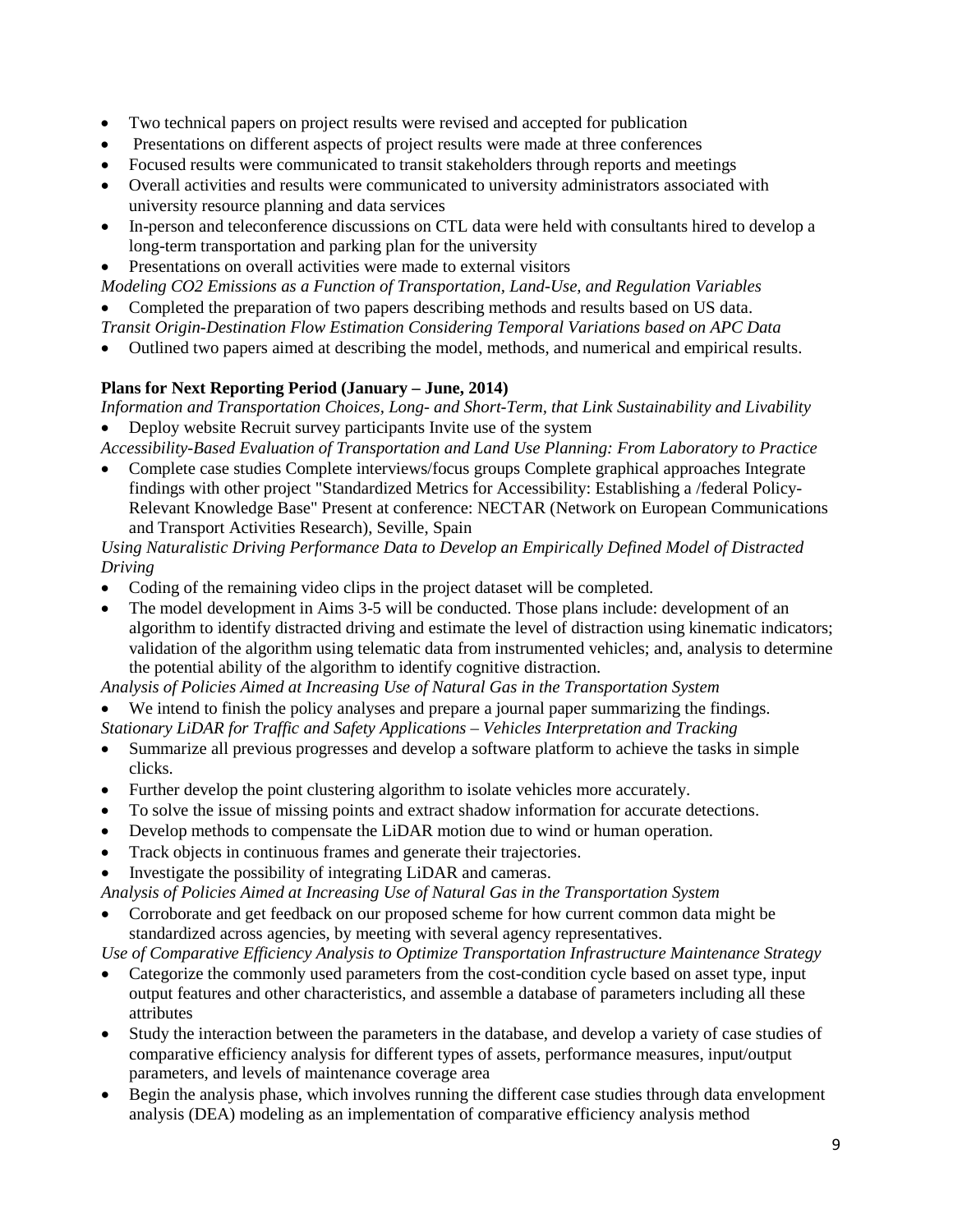### *Mapping New Mobility Business and Employment Opportunity in Michigan: Developing a Data-Driven Graphic Platform for Assessing and Advancing Industry Cluster Development Opportunities in Urban Regions*

• We anticipate continuing to advance refinement of the cartographic techniques developed to date through the Case Study efforts, and continuation of the assembly of industry data within the study region identified in the original grant proposal. (see Part 5 below) At the end of the project period, we anticipate completion of a first series of relational and geospatial representations of the emerging industry sections within the study region, a methodological description of the construction and translational details of the project's production, and the presentation of this work to disciplinary audiences, as well as to industry partner organizations for additional feedback beyond that solicited during the project's development.

# *Truck Activity and Wait Times at International Border Crossings*

- Obtain, process, and analyze new data
- Meet with project partners
- Investigate quantitative relations among queuing time, inspection time, and volume data further
- Develop relations with expected stakeholders

*Driving Simulator Laboratory: Traveler Behavior Modeling and Interactive Experiments to Address Mobility and Safety Needs*

- Procure electroencephalography and eye-tracking devices to collect biopotential and eye movement data.
- Continue participant recruitment. Recruit participants among the staff and students in Purdue University and people living in West Lafayette, Lafayette, and Indianapolis, IN.
- Conduct the designed experiments using the driving simulator with interactive surveying system.
- Analyze the experiment data to identify factors in traveler decision-making process and the psychological effects of travel information provision.
- Refine analytical models using the collected experiment data.

*Developing Operational and Policy Insights into Next Generation Vehicle Needs Based on an Integrated Understanding of the Transportation and Energy System of Systems*

- We plan to develop a microscopic battery state-of-charge model considering both environmental and driving parameters.
- We also plan to study in detail the discharging patterns under different traffic conditions for the 5 Indianapolis zones.

*Research, Education and Outreach from Campus Transit Laboratory*

- Data collection: Collect automatic vehicle location (AVL), automatic passenger counter (APC), Wi-Fi based flow, and directly observed OD flow data
- Research: Exploit manual, web-based, and automatic data-driven investigations to generate and investigate research hypotheses
- Education: Use CTL based modules in an OSU course, develop analytical and methodological skills of research engineers and graduate investigators, offer data collection opportunities for research engineers, graduate students, and undergraduate students
- Outreach and communication: Discuss results and future efforts with transit, transportation, planning, and other agencies, disseminate information through CTL website, and prepare and submit/deliver articles and presentations

*Modeling CO2 Emissions as a Function of Transportation, Land-Use, and Regulation Variables*

- Investigate further the presence of pertinent relationships among the variables of interest in the non-US data.
- Explore the differences found in some variables between the US and non-US urban areas.
- *Transit Origin-Destination Flow Estimation Considering Temporal Variations based on APC Data*
- Continue refining the model and methods based the numerical and empirical results.
- Continue further empirical validation and investigation of the interpretability of the estimates.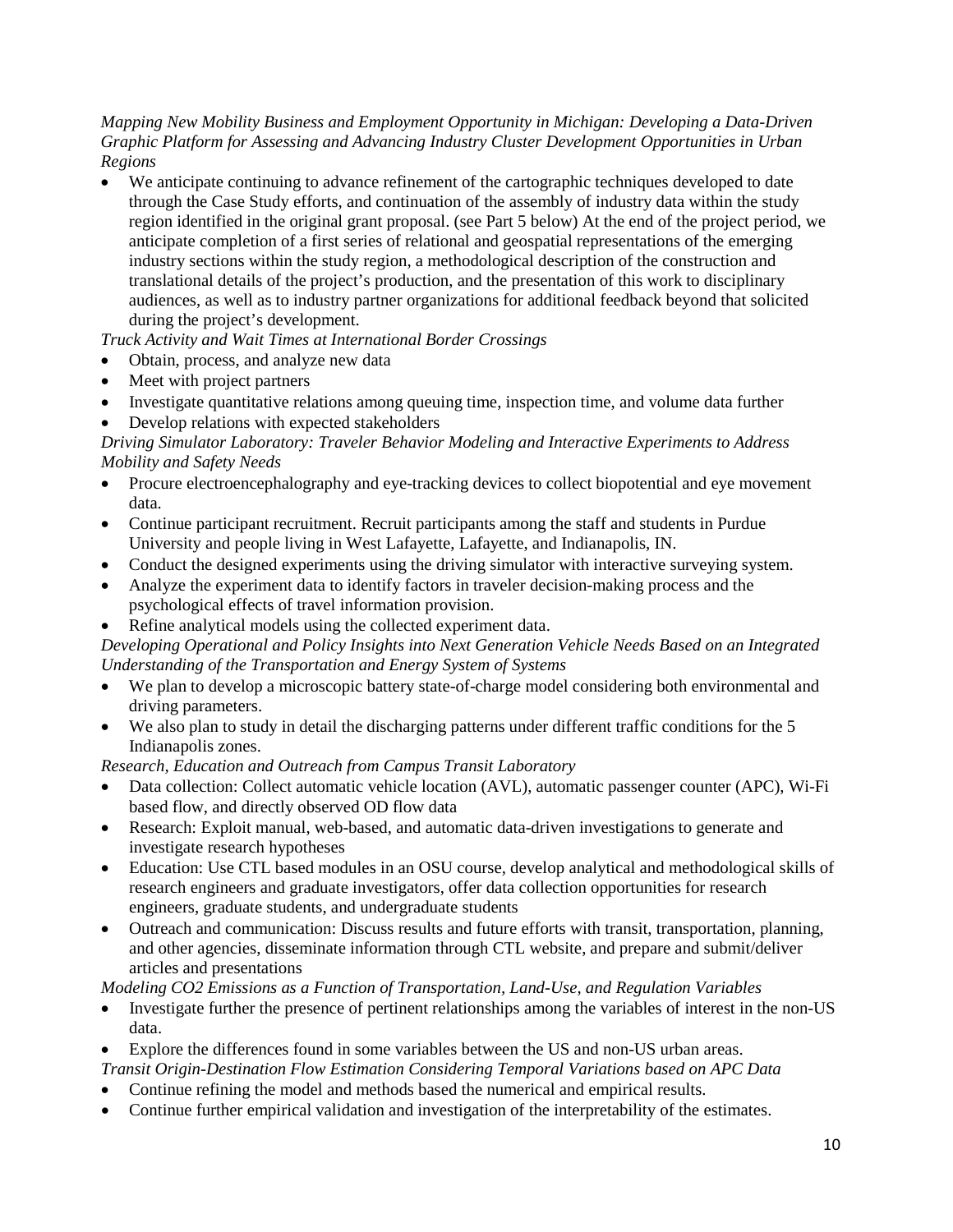• Begin writing the outlined papers.

# **PART 2: PRODUCTS**

*Information and Transportation Choices, Long- and Short-Term, that Link Sustainability and Livability*

• Databases: We have reviewed the literature on quality of life metrics and developed spatial databases for the Ann Arbor and Lafayette areas to incorporate these metrics. The databases also incorporate auto and transit network information.

*Analysis of Policies Aimed at Increasing Use of Natural Gas in the Transportation System*

• Models: We have a new version of the MARKAL-Macro model including the CNG transportation options.

*Mapping New Mobility Business and Employment Opportunity in Michigan: Developing a Data-Driven Graphic Platform for Assessing and Advancing Industry Cluster Development Opportunities in Urban Regions*

- Publications, conference papers, and presentations: SMART has referred to the work at numerous events and within presentations. The work is also referred to in the final internal report on the recently completed Rockefeller Foundation-funded project "Catalyzing the New Mobility in Cities" as well as in the recently completed Alcoa Foundation funded project "New Mobility Solutions for Detroit and Beijing regions, and Fostering New Mobility at the Ross Business School "G. Thün, K. Velikov, D McTavish "The Mageregional Common: A framework for thinking megaregions, infrastructure and 'open' space", at Specifics: European Council of Landscape Architecture Schools (ECLAS) 2013 Annual International Conference, Hamburg DE, Sept 22-25.
- Websites: SMART has referred to the work on the SMART blog  $/ e$ -news; as well as in the new "SMART AT ROSS" website created for the Alcoa Foundation funded New Mobility Solutions project.<http://www.um-smart.org/>
- Curricula: (MetaShed course) techniques developed through this grant form part of the analytical framework in Prof. Thun's ARCH505 MetaShed Seminar Course at Taubman College, University of Michigan
- Data and Research Material: (Regional Industry Agent Data Gathering / Database design) Data structure has been shared with other researchers at U-M through the SMART Network and in SMART Steering Committee Meetings. Once grant is complete these will be disseminated through Peer-Reviewed Publications

*Truck Activity and Wait Times at International Border Crossings* Publications, conference papers, and presentations:

- McCord, M.R., N.L. Sell, and J. Zaetz; "Aggregate Truck Queuing Time Relations at the Ambassador Bridge and Blue Water Bridge Border Crossing Facilities;" submitted to Transportation Research Record; revision under review.
- Conference paper McCord, M.R., N.L. Sell, and J. Zaetz, "Aggregate Truck Queuing Time Relations at the Ambassador Bridge and Blue Water Bridge Border Crossing Facilities," included in 93rd Transportation Research Board Annual Meeting Compendium of Papers.
- Presentation McCord, M.R., N.L. Sell, J. Zaetz, and P.K. Goel, "Exploiting Geo-fences to Document Truck Activity Times at the Ambassador and Blue Water Bridge Gateways,"
- Presentation at the Ohio Transportation Engineering Conference, Columbus, OH, October 23, 2013. Technologies or techniques: Vehicle location and timing technologies in use on operating trucks and virtual geo-fences are combined to produce unique datasets. Databases: aggregated longitudinal and disaggregated, truck trip-level databases are developed for truck times incurred in multiple activities. (Data are received from private trucking company, and truck trip-level data are not presently available for public dissemination.) Software or NetWare: Various codes are developed to process raw data into times truck incur at various locations and to process truck trip-level times into summary measures. Educational aids or curricula: Results from model estimations were presented in a 130-student, undergraduate class introducing Civil Engineering students to transportation engineering and analysis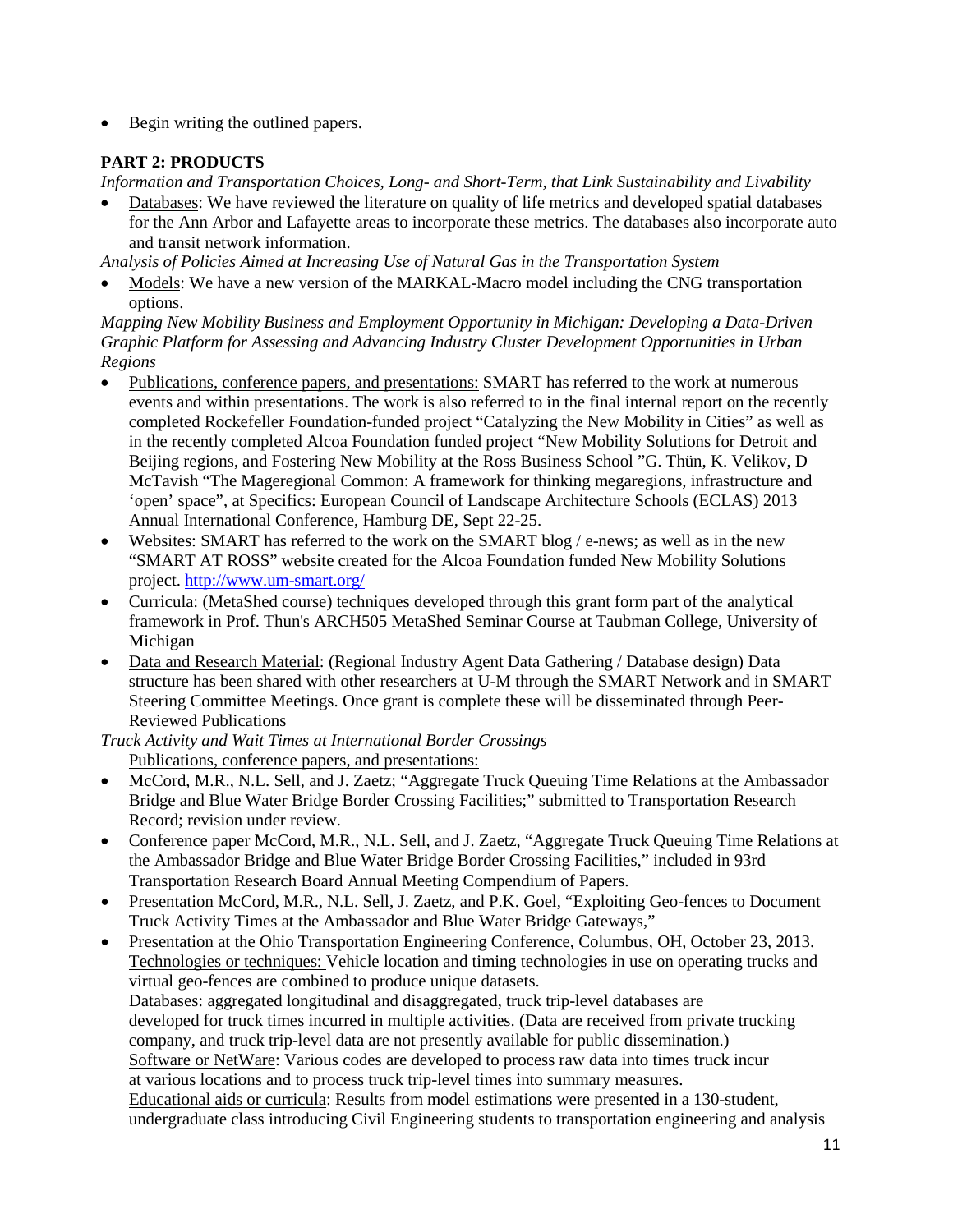and in a 25-student, mixed undergraduate and graduate class of Civil Engineering and City and Regional Planning students on traffic engineering studies. Data and Research Material

- Unique aggregated longitudinal and disaggregated, truck trip-level data are amassed. Models
- Regression models relating average daily truck volumes and aggregate inspection times to queuing times in peak periods were estimated.

*Driving Simulator Laboratory: Traveler Behavior Modeling and Interactive Experiments to Address Mobility and Safety Needs*

Publications, conferences

- Song, D.Y., and Peeta, S. (2013) Psychological benefits of real-time travel information on route choice behavior – preliminary insights from driving simulator experiment data. Presented at INFORMS 2013 Annual Meeting, Minneapolis.
- Song, D.Y., Hsu, Y.-T., and Peeta, S. (2013) Value of travel information: Exploring psychological effects of real-time travel information on traveler decision-making behavior. Presented at INFORMS 2013 Annual Meeting, Minneapolis.

*Research, Education and Outreach from Campus Transit Laboratory* Publications, conferences

- Ji, Y. R.G. Mishalani, and M.R. McCord, "Estimating Transit Route OD Flow Matrices from APC Data on Multiple Bus Trips Using the IPF Method with an Iteratively Improved Base: Method and Empirical Evaluation," ASCE Journal of Transportation Engineering, awaiting publication acknowledgement of federal support: yes)
- Ji, Y. R.G. Mishalani, and M.R. McCord, "Iteratively Improving the Base Matrix of the IPF Method For Estimating Transit Route-Level OD Flows from APC Data," Select Proceedings of the World Conference on Transportation Research, Rio de Janeiro, Brazil, 2013, awaiting publication (acknowledgement of federal support: yes)

Other publications, conference papers and presentations:

- McCord, M.R., and R.G. Mishalani, "Using APC Data for Estimating Boarding to Alighting Bus Passenger Flows," American Public Transportation Association 2013 ITS Transit Best Practices Workshop, Detroit, Michigan, November 13-14, 2013 (acknowledgement of federal support: yes)
- Ettefagh, M., R.G. Mishalani, M.R. McCord, "Effects of Transit Passenger Information System on User and Nonuser Preferences and Perceptions," Ohio Transportation Engineering Conference, Columbus, OH, October 22-23, 2013 (acknowledgement of federal support: yes)
- Ji, Y., R.G. Mishalani, and M.R. McCord, "Iteratively Improving the Base Matrix of the IPF Method For Estimating Transit Route-Level OD Flows from APC Data," 13th World Conference on Transport Research, Rio de Janeiro, Brazil, July 15-18, 2013 (acknowledgement support: yes)
- McCord, M.R., and R.G. Mishalani, "OSU Campus Transit Lab (CTL): Background, Data, Applications, and Outreach," Presentation to OSU Chief Data Officer Team, The Ohio State University, Columbus, OH, August 2, 2013 (acknowledgment of federal support: yes) Website: activities and results from this project:<http://transitlab.osu.edu/campus-transit-lab> Technologies, Techniques
- Commercial-grade state-of-the practice automatic vehicle location technologies, passenger information systems, and automatic passenger counter technologies implemented on an operational bus service provided data that were regularly downloaded and stored.
- Systematic experiments using mobile-based Wi-Fi sensing technologies were designed and implemented.
- Database: Databases that include bus location, position, and speed data, bus passenger boarding and alighting data, estimated and observed bus passenger origin-destination flows were updated Physical collections
- Bus passenger origin-destination flows were manually collected.
- Manually assisted, Wi-Fi based flow data were collected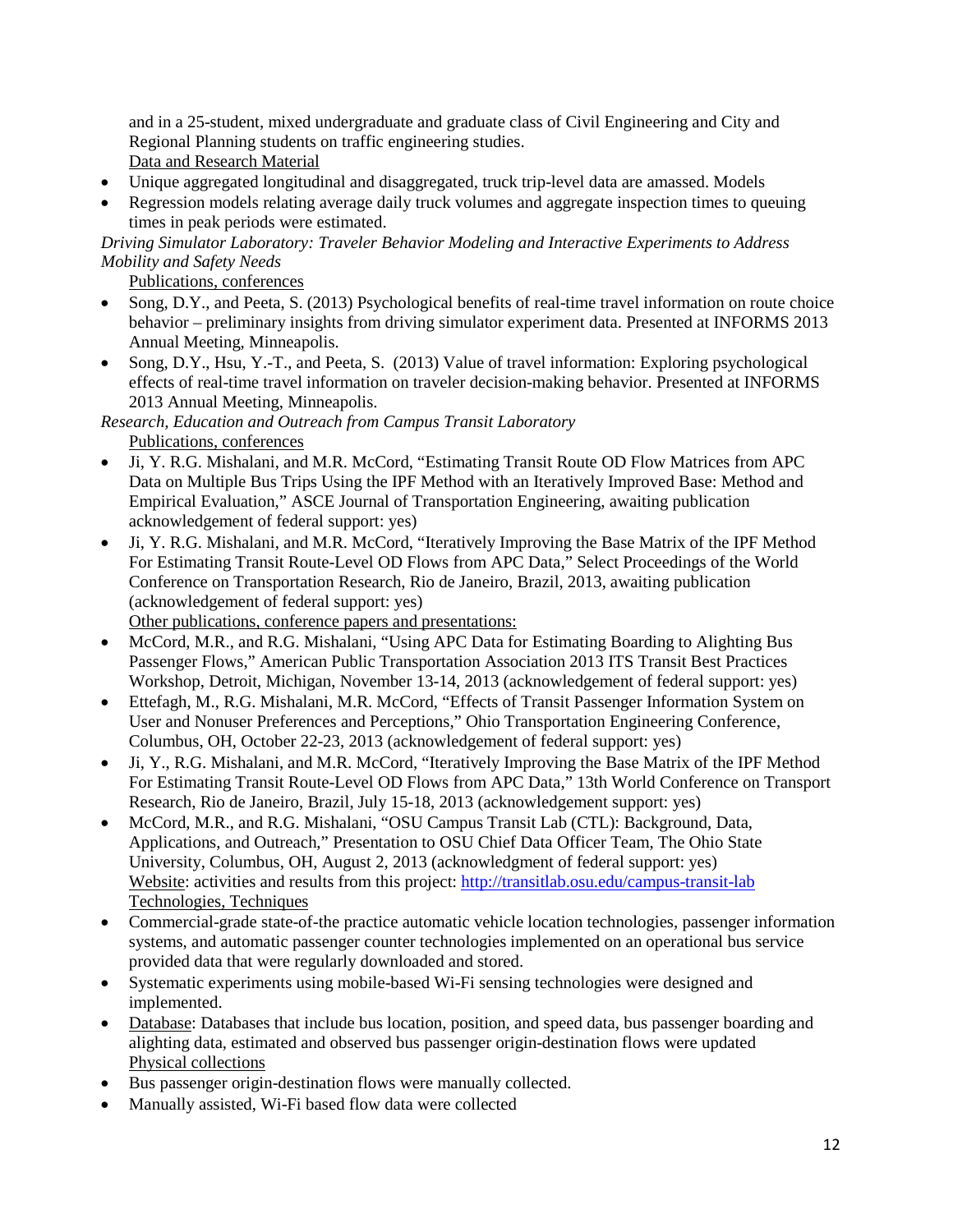Software or NetWare

- Various codes for archiving, processing, and analyzing the rich and large datasets collected through the Campus Transit Lab were developed. Educational aids or curricula,
- Data obtained from the CTL, as well as the physical infrastructure, were used in a transportation civil engineering course. Hands-on experience in transit data collection was provided to graduate and undergraduate students associated with the project. Experience with practical transit planning and operations issues was provided to graduate students through the outreach activities Instruments, Equipment
- Work with bus service operators continued to maintain the sensing equipment on the bus fleet, the storage of data on the buses, the communication of the data to the server, the accompanying software to manage these processes, and the real-time passenger information system. Data and Research Material
- Data that include bus location, position, and speed data, bus passenger boarding and alighting data, estimated and observed bus passenger origin-destination flows were updated.

Models to investigate the effect of removing a bus on passenger loads and wait times were developed *Modeling CO2 Emissions as a Function of Transportation, Land-Use, and Regulation Variables*

Databases: Transportation supply and demand, population density, policy, and CO2 emissions in urban areas.

Software or NetWare: Various codes for summarizing and analyzing the various data-sets. Data and Research Material: Urban transportation supply and demand, population density, policy, and CO2 emissions data.

Models: Models relating CO2 emissions to transportation demand and supply, population density, and policy variables.

*Transit Origin-Destination Flow Estimation Considering Temporal Variations based on APC Data* Technologies or techniques: New techniques are developed that aim to improve upon the estimation of transit passenger OD flows using APC data.

Software or NetWare: Various codes for applying the new estimation methods and for conducting the numerical and empirical investigations.

Models: Model for better representing transit passenger OD flows considering temporal patterns across different groups of travelers.

# **PART 3: PARTICIPANTS & COLLABORATING ORGANIZATIONS**

### **Partnership Organization Information**

*Mapping New Mobility Business and Employment Opportunity in Michigan: Developing a Data-Driven Graphic Platform for Assessing and Advancing Industry Cluster Development Opportunities in Urban Regions*

• NEXT Energy, 461 Burroughs St, Detroit, MI 48202, SMART collaborates closely with NEXT Energy, Michigan's Clean Tech / Energy industry accelerator supported by MEDC. We have had ongoing discussions with NEXT Energy regarding this project and its value to Michigan. Collaboration has involved data sharing related to the Power Electronic Sector in Michigan, Clean Tech. Industry sector, and in-kind support related to staff time. We also collaborate with Michigan based NGO's including Michigan Environment Council and Trans4M, a coalition of Michigan based sustainable transport efforts.

*Truck Activity and Wait Times at International Border Crossings*

- Michigan Tech Research Institute, Ann Arbor, Michigan: In-kind support, Facilities, Collaborative research
- CEVA Logistics, worldwide offices: In-kind support (Truck location and timing data)

*Research, Education and Outreach from Campus Transit Laboratory*

- The Ohio State University Department of Transportation and Traffic Management, Columbus, Ohio: Financial support, In-kind support, Facilities
- Clever Devices, Woodbury, New York: In-kind support

*Transit Origin-Destination Flow Estimation Considering Temporal Variations based on APC Data*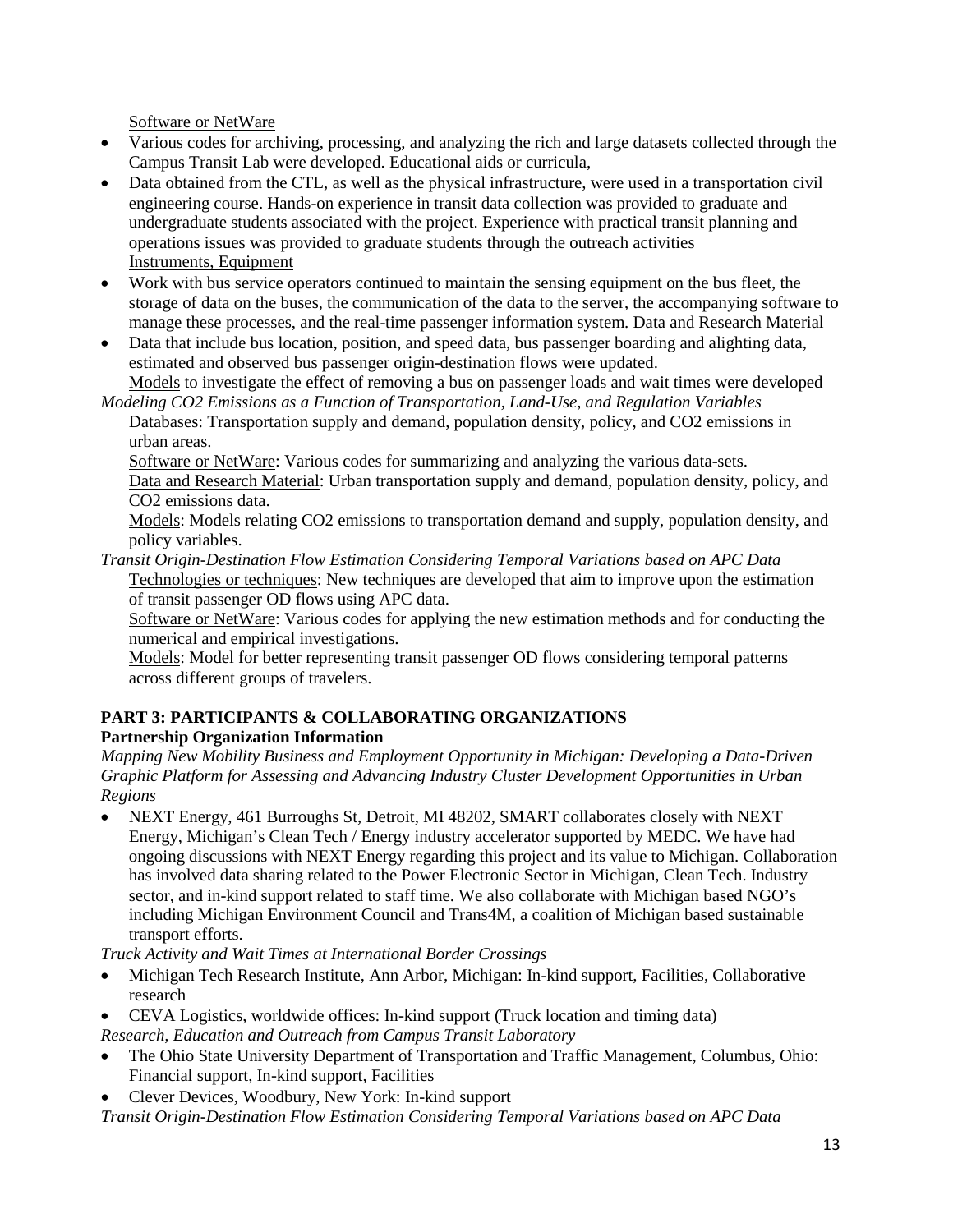• The Ohio State University Department of Transportation and Traffic Management, Columbus, Ohio: Financial support, In-kind support, Facilities

### **Other Collaborators or Contacts**

*Stationary LiDAR for Traffic and Safety Applications – Vehicles Interpretation and Tracking*

- Dr. Kartik B. Ariyur, Assistant Professor with the School of Mechanical Engineering at Purdue University. He contributes his expertise in the area of signal processing to improve the accuracy of Tscan system.
- Cheng Liu, M.S.M.E. graduate from Purdue University. He works on the development and implementation of algorithms.

*Mapping New Mobility Business and Employment Opportunity in Michigan: Developing a Data-Driven Graphic Platform for Assessing and Advancing Industry Cluster Development Opportunities in Urban Regions*

- SMART is supported by over 40 advisors representing the full range of departments, institutes, and initiatives related to sustainable transportation at the University of Michigan. The departments represented in the other related studies specifically (and collaborate to inform this project) include: College of Engineering, Institute for Social Research, Psychology, UMTRI, School of Natural Resources & Environment, and the Ross Business School. This NEXTRANS project has been presented to the SMART steering committee at its quarterly meeting, for feedback on refining methodologies and identifying partner organizations for which the work would constitute value and impact. The NEXTRANS project is also synergistic with a wider SMART project on industry analysis and consumer uptake, sponsored by Ford Motor Company. As mentioned above one of the Ford sponsored projects has specifically grown out of this NEXTRANS project and will develop applications of the methodologies and cartographic methods for application in other global regions and megaregional contexts to apply the approach to other regions globally.
- SMART collaborates with and is supported by Ford Motor Company. The NEXTRANS work inspired Ford to support a 3-year URP project to apply aspects of this project effort to other global regions.
- SMART collaborates on a regular basis with: \* the International Transport Forum of the OECD (Organization for Economic Co-operation and Development) \* the World Business Council on Sustainable Development \* the Global Clean Tech Cluster Association\* SLOCAT (A United Nationsaffiliated network of sustainable transportation related initiatives world wide). \* SMART also has its own global network of city leaders involved in the SMART Systems network, consisting of over 50 city leaders from 5 continents. Work maturing through this project will be presented for feedback to partner organizations listed above.

*Truck Activity and Wait Times at International Border Crossings*

• Civil Engineering and Statistics researchers and students collaborate on project activities. *Developing Operational and Policy Insights into Next Generation Vehicle Needs Based on an Integrated Understanding of the Transportation and Energy System of Systems*

• Collaborative research with: - Department of Computer and Information Technology, Purdue University - School of Chemical Engineering, Purdue University

*Research, Education and Outreach from Campus Transit Laboratory* Interdepartmental or interdisciplinary collaborations: Civil Engineering, City and Regional Planning, and Statistics researchers and students collaborate on various project activities. Collaborations or contact with others outside the NEXTRANS Center: A faculty member at Tongji University uses CTL data for education and research purposes at his institution. NEXTRANS researchers are collaborating with same individual on activities of value to the project. Collaborations or contacts with others outside the United States or with an international organization: A faculty member at Tongji University (China) uses CTL data for education and research purposes at his institution. NEXTRANS researchers are collaborating with same individual on activities of value to the project.

*Modeling CO2 Emissions as a Function of Transportation, Land-Use, and Regulation Variables*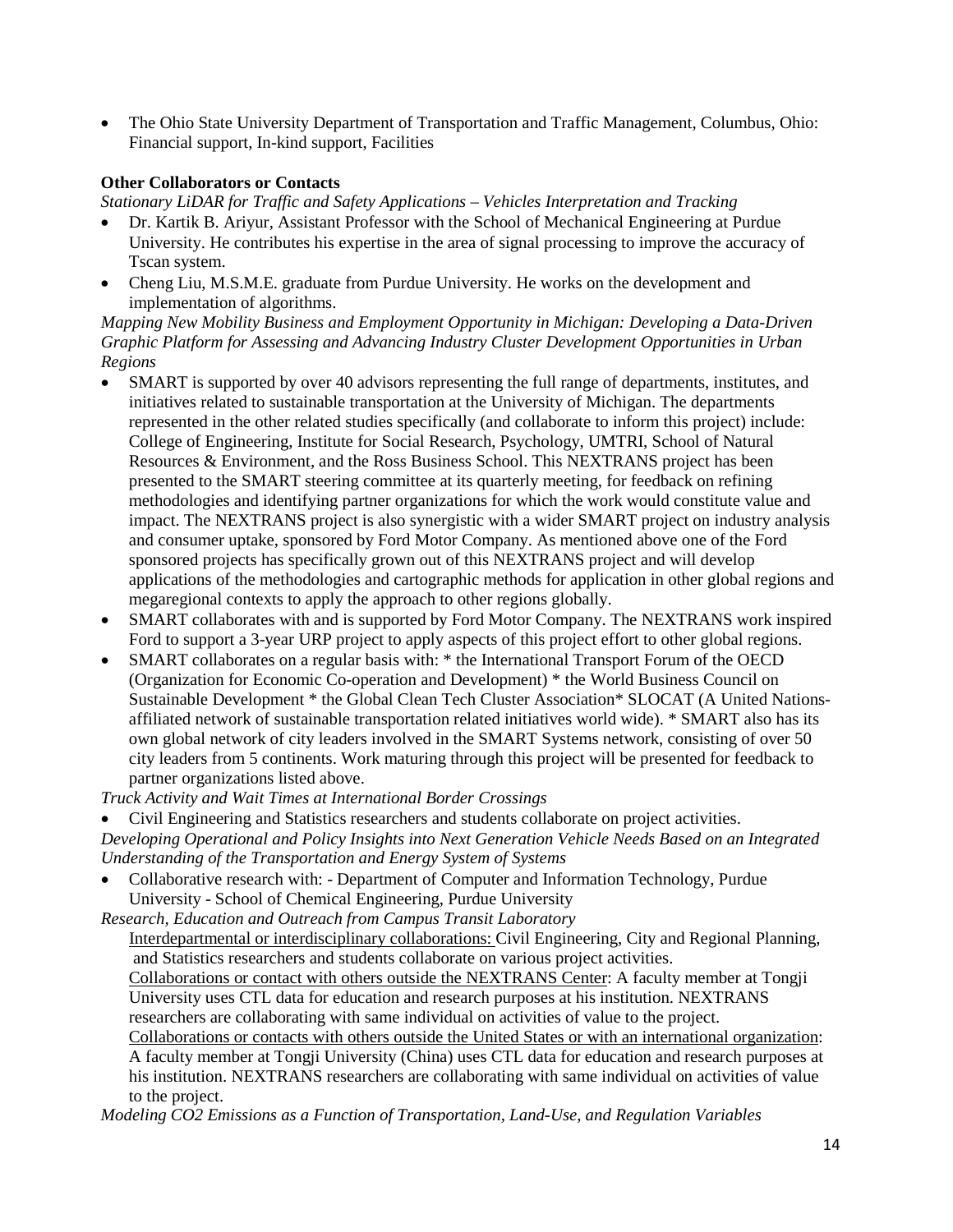- Civil Engineering and Statistics researchers and students collaborate on various project activities.
- *Transit Origin-Destination Flow Estimation Considering Temporal Variations based on APC Data* • Civil Engineering and Statistics researchers and students collaborate on various project activities.

# **PART 4: IMPACT**

### **Impact on the Development of the Principal Discipline(s) of the Program**

*Information and Transportation Choices, Long- and Short-Term, that Link Sustainability and Livability* • We hope to test the impact of a long- and short-term information provision strategy on people's travel

behavior, including residential location choice, auto ownership, parking decisions, and mode choice. *Accessibility-Based Evaluation of Transportation and Land Use Planning: From Laboratory to Practice*

We are seeking to assess: 1. The impact that mobility-based evaluation has on the transportation and land-use built environment; 2. The difference that accessibility-based evaluation would make; 3. Obstacles to the shift to accessibility-based evaluation; 4. Approaches to overcoming those obstacles.

*Using Naturalistic Driving Performance Data to Develop an Empirically Defined Model of Distracted Driving*

• The algorithm to be developed and the information gained from the video coding will help develop a more complete quantitative understanding of driver distraction, and its prevalence, magnitude, and mitigation. Ultimately, this work could potentially prevent motor vehicle crashes and injuries.

*Analysis of Policies Aimed at Increasing Use of Natural Gas in the Transportation System*

• MARKAL is one of the key models used to evaluate national energy policy. The CNG transportation options are now included in our version of that model.

*Stationary LiDAR for Traffic and Safety Applications – Vehicles Interpretation and Tracking*

• There is a considerable potential impact on safety measurement. Too early stage to confirm. *Mapping New Mobility Business and Employment Opportunity in Michigan: Developing a Data-Driven Graphic Platform for Assessing and Advancing Industry Cluster Development Opportunities in Urban* 

*Regions* • The principle disciplinary groups participating in this project are urban and regional design and planning, and geospatial and relational data visualization. To this end, the techniques developed through this project to date include a number of novel methods not previously deployed in transportation economic planning. We anticipate that this work will help to produce a context where the study of emerging industry sectors and related clean-tech clusters will be given greater attention in planning regional development, and specific policy development related to the promotion of regional industry clusters. The visualizations produced through this project are a novel contribution aiming to

produce new graphical products to inform the ways in which multiple disciplinary experts are able to understand sector development and agent composition structured geospatially and across time. *Truck Activity and Wait Times at International Border Crossings*

• Results from project activities provide unique information on times trucks incur when crossing two of the busiest and highest valued freight border crossings in North America.

*Developing Operational and Policy Insights into Next Generation Vehicle Needs Based on an Integrated Understanding of the Transportation and Energy System of Systems*

- The findings from this research should help the transportation agencies to study the change in drivers' strategic and tactical behavior.
- The detailed vehicle range information under different traffic conditions should help in planning the lane-use for urban and rural areas.

*Research, Education and Outreach from Campus Transit Laboratory*

• Results from project activities add to the body of knowledge on transit travel behavior and transit operations and also motivate additional studies by the project research team and others. In addition, the results can inspire improvements in decisions taken by transit planners and operators that allow better transit service to be provided at lower cost. Successful implementation of course modules based on CTL activities, context, and data help promote the pedagogical use of "living laboratories" in Civil Engineering instruction.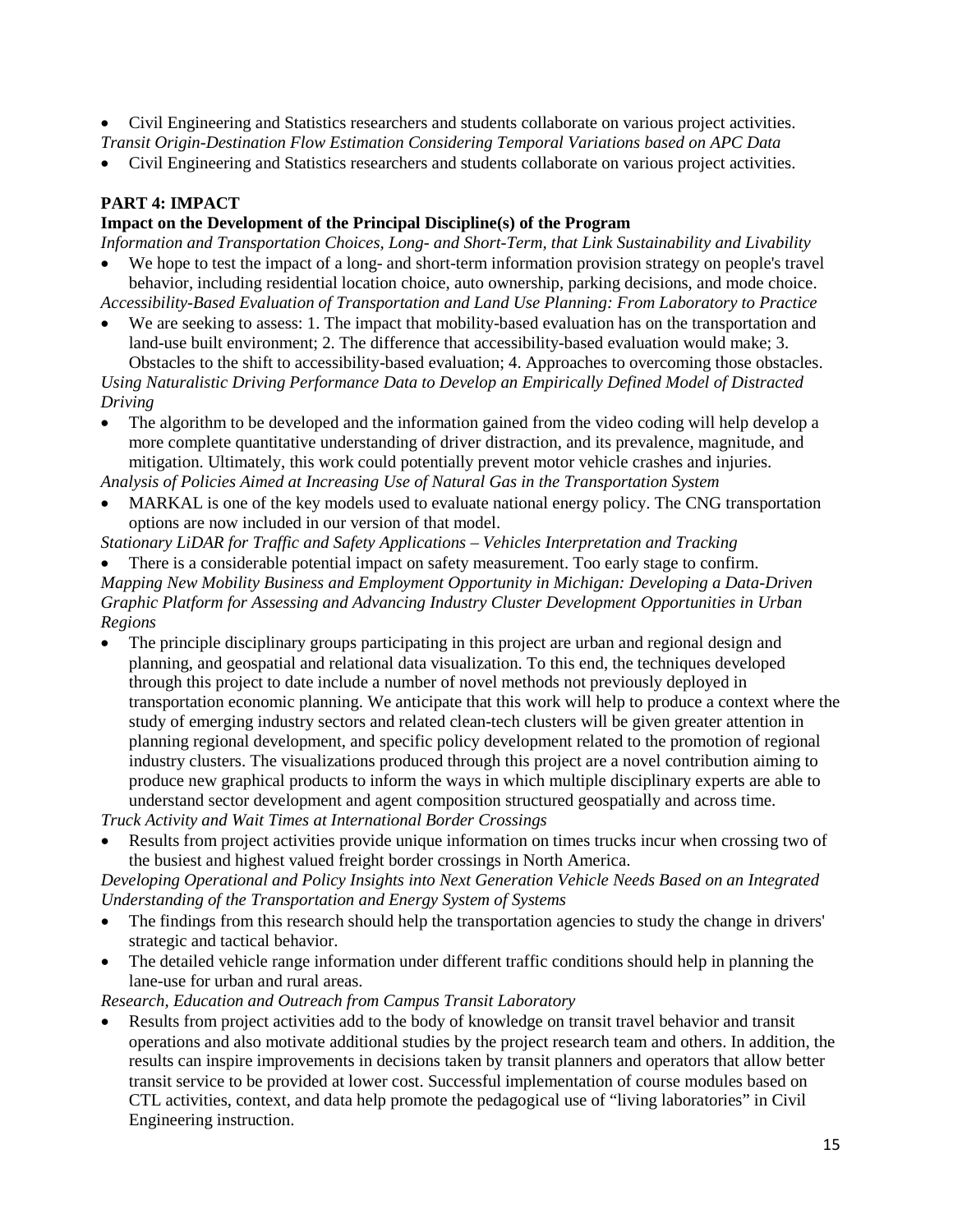• Anticipated project analysis and modeling results are expected to improve the understanding of the nature of the contributions of passenger urban travel to greenhouse gas emissions, which in turn has the potential to inform transportation related policy-making aimed at possibly reducing such emissions.

*Transit Origin-Destination Flow Estimation Considering Temporal Variations based on APC Data*

• Anticipated project model and methods are expected to improve the richness and quality of transit passenger OD flows representation and estimation using APC data, which in turn has the potential to improve the planning for and design of transit services in urban areas carried out by metropolitan planning and transit agencies.

# **Impact on other Disciplines**

*Mapping New Mobility Business and Employment Opportunity in Michigan: Developing a Data-Driven Graphic Platform for Assessing and Advancing Industry Cluster Development Opportunities in Urban Regions*

• Key impact on other disciplines: we expect that the work produced through this grant project will be of particular significance to industry development and economic development (especially jobs / workforce development in a changing, urbanizing, technology-driven landscape). The types of visualization products produced through this effort have not been done before. Industry partners with whom the work has been shared have expressed interest and demand for application to other regional areas of study. We expect that this interest and demand will escalate relative to rates of urbanization and tipping points in the delivery of sustainable transportation.

*Truck Activity and Wait Times at International Border Crossings*

• Collaboration among Civil Engineering and Statistics researchers help Civil Engineering students better understand data analysis techniques and Statistics students gain experience by working in an applied setting.

*Developing Operational and Policy Insights into Next Generation Vehicle Needs Based on an Integrated Understanding of the Transportation and Energy System of Systems*

The integration of microscopic battery state-of-charge model in estimating change in energy demand will help the authorities to manage power grid. The battery state-of-health using realistic driving cycles should act as a critical input in estimating vehicle value and designing vehicle warranties. The detailed microscopic battery state-of-charge model should provide a qualitative input to the battery manufacturers for designing batteries for different regions and purposes.

*Research, Education and Outreach from Campus Transit Laboratory*

• Collaboration among Civil Engineering, City and Regional Planning, and Statistics researchers help Civil Engineering and City and Regional Planning students better understand data analysis techniques and Statistics students work gain experience by working in an applied setting.

*Modeling CO2 Emissions as a Function of Transportation, Land-Use, and Regulation Variables*

• Collaboration among Civil Engineering and Statistics researchers help Civil Engineering researchers better understand data analysis techniques and Statistics researchers gain experience by working in an applied setting.

*Transit Origin-Destination Flow Estimation Considering Temporal Variations based on APC Data*

• Collaboration among Civil Engineering and Statistics researchers help Civil Engineering researchers better understand data analysis techniques and Statistics researchers gain experience by working in an applied setting.

### **Impact on Transportation Workforce Development**

*Mapping New Mobility Business and Employment Opportunity in Michigan: Developing a Data-Driven Graphic Platform for Assessing and Advancing Industry Cluster Development Opportunities in Urban Regions*

• Potential impacts of this research include identification of emerging industry sectors and opportunities for entrepreneurial initiatives, identification of gaps in industry cluster assembly that point to both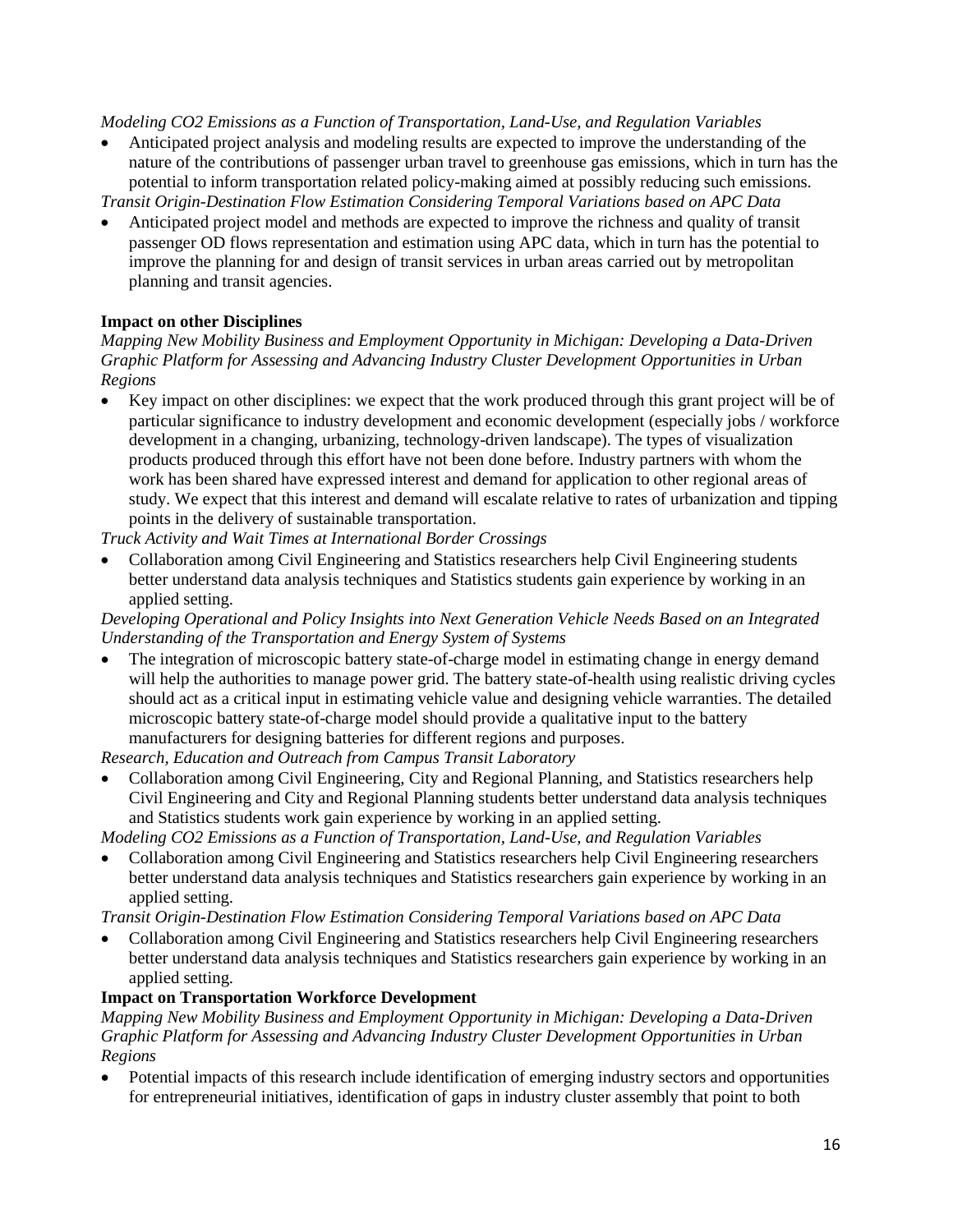corporate opportunities, and specific workforce development needs. This work may also ultimately inform policies specific to in-state employment and emerging job creation opportunities.

*Truck Activity and Wait Times at International Border Crossings*

• Two graduate students and one undergraduate intern processed and interpreted uniquely collected data. Two graduate students were involved with preparation and revision of a technical paper and with preparing two conference presentations. Two graduate students presented results of the project at a technical conference. Context, technologies, and results were presented to a 130-student undergraduate class and to a 25-student mixed undergraduate and graduate class.

### *Driving Simulator Laboratory: Traveler Behavior Modeling and Interactive Experiments to Address Mobility and Safety Needs*

• Graduate students were provided the opportunity to work in the Driving Simulator Lab that can lead to multiple dimensions of possible research in the area of traveler behavior and safety. Minority and female students were provided the opportunities to improve professional skills in transportation through research and internships.

*Research, Education and Outreach from Campus Transit Laboratory*

• Two research engineers, four graduate students, and five undergraduate students regularly collected passenger flow information on CTL buses. Two research engineers and one graduate student experimented with Wi-Fi data collection on Central Ohio Transit Authority buses. One summer intern from the University of California – Berkeley was integrated into data collection activities on CTL buses and CTL research and outreach activities. Two research engineers and four graduate students regularly processed and analyzed automatically collected CTL data. Approximately 130 undergraduate students used CTL data to produce empirical estimates of bus passenger OD flows and passenger travel times and were exposed to CTL activities. A former graduate student who worked on CTL activities received a competitive job in transportation management consulting in Washington, DC. A summer intern was hired as a research engineer on the CTL and applied to multiple schools for graduate studies in transportation for next academic year.

*Modeling CO2 Emissions as a Function of Transportation, Land-Use, and Regulation Variables*

• One PhD student works directly with urban transportation supply and demand, population density, CO2 emissions, and policy data to identify patterns and relationships pertinent to transportation policymaking.

*Transit Origin-Destination Flow Estimation Considering Temporal Variations based on APC Data*

• One PhD students works directly with APC data and applies data to solve a pertinent transportation flow estimation problem.

### **Impact on physical, institutional, and information resources at the university or other partner institutions**

*Analysis of Policies Aimed at Increasing Use of Natural Gas in the Transportation System*

• We have to capability to work with others in evaluating a wide range of energy and transportation policy alternatives.

#### *Mapping New Mobility Business and Employment Opportunity in Michigan: Developing a Data-Driven Graphic Platform for Assessing and Advancing Industry Cluster Development Opportunities in Urban Regions*

• Currently, the project has led to sharing of database information between Planning, engineering and business units at the University of Michigan, and several meetings to discuss methodological variations between disciplinary practices. Database organization, structure and access has been informed through these exchanges. We anticipate that through this project, new database structures related to clean-tech industry clusters like New Mobility will be produced, and that gaps in data acquisition (specifically for non-traded private agents in these sectors) will be identified.

*Truck Activity and Wait Times at International Border Crossings*

This project results in the amassing of a large and unique dataset on truck times when conducting multiple activities at two major border crossings.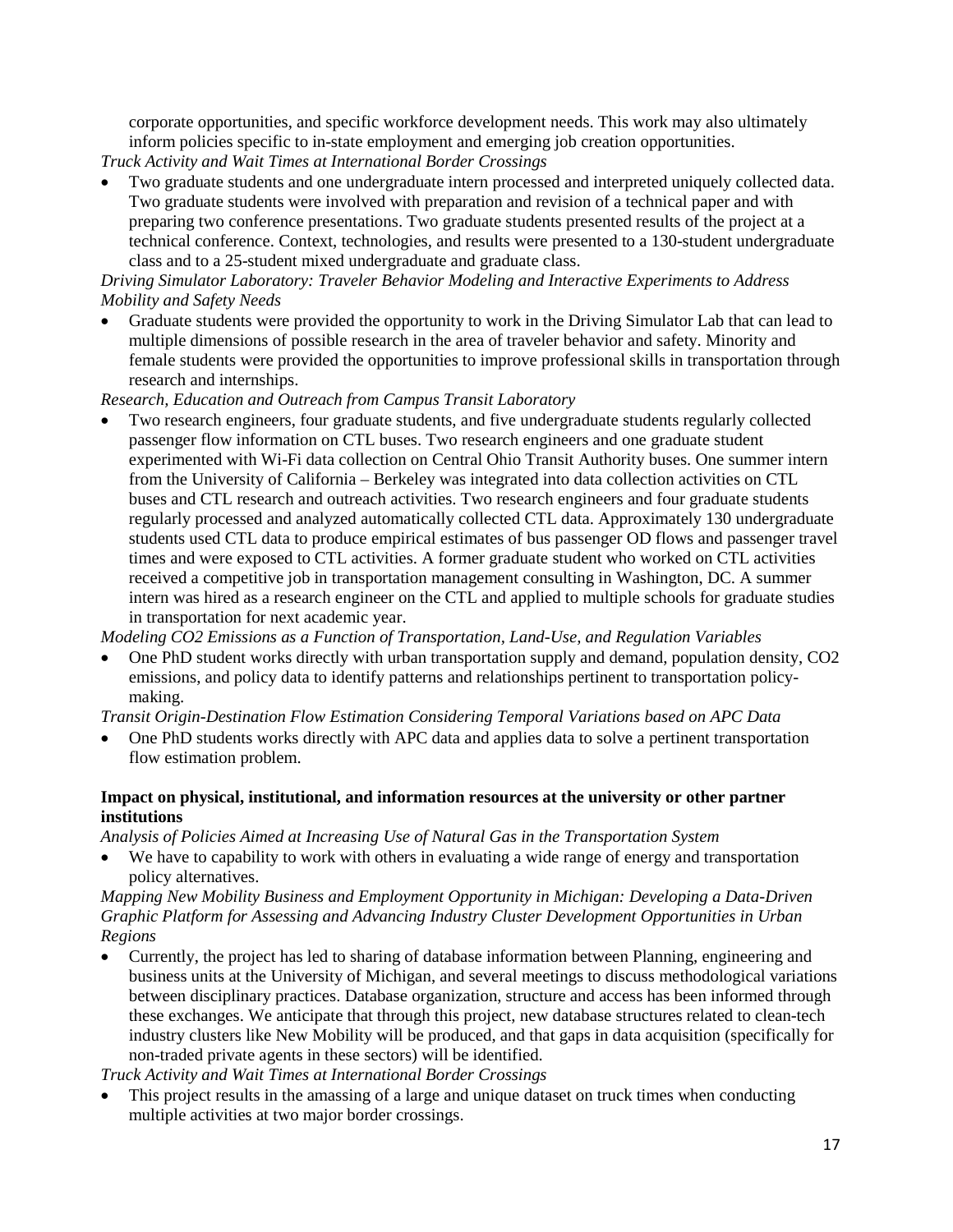### *Driving Simulator Laboratory: Traveler Behavior Modeling and Interactive Experiments to Address Mobility and Safety Needs*

• The Driving Simulator Lab setup is a state-of-the-art facility at the NEXTRANS Center, Purdue University. The advanced driving simulator has unique capability of replicating/mapping a large city network and creating ambient traffic via integration to micro-simulation software (AIMSUN). This is one of the most advanced driving simulator labs for understanding driver response to real-time information provision across many dimensions that have not been previously addressed in a research setting, but have key implications for safety and effectiveness of information in the real world. With its advanced features, the driving simulator provides a robust and realistic driving experience for drivers. The driving simulator is connected to three high-performance computers, and other hardware components such as webcams, video capturing devices and high definition multi-media displays. The Driving Simulator Lab represents a unique physical and institutional resource.

*Developing Operational and Policy Insights into Next Generation Vehicle Needs Based on an Integrated Understanding of the Transportation and Energy System of Systems*

• A refined database required for developing microscopic battery state-of-charge model will be developed during this study.

*Research, Education and Outreach from Campus Transit Laboratory*

• The Ohio State University Campus Transit Lab is a unique living laboratory that is used for research, education, and outreach. This project makes a major contribution toward providing the physical and human resource infrastructure required to develop, sustain, and take advantage of the laboratory. CTL results in the amassing of large datasets relating to transit passenger flows, transit vehicle operations, passenger information systems, and transit user and non-user perceptions and attitudes towards transit services.

*Modeling CO2 Emissions as a Function of Transportation, Land-Use, and Regulation Variables*

• Project is resulting in the amassing of unique databases that combine data from multiple sources spanning urban areas around the world.

*Transit Origin-Destination Flow Estimation Considering Temporal Variations based on APC Data*

- Project activities rely on The Ohio State University Campus Transit Lab (CTL), a unique living laboratory that is used for research, education, and outreach. The value of CTL to this project helps motivate and justify the provision of physical and human resources to develop, sustain, and continue to take advantage of this living lab.
- The estimation results arrived at could contribute to improved planning for and designing of transit services, both on campus and eventually more broadly in Columbus and other cities if the model and methods are adopted.

### **Impact on Technology Transfer**

*Mapping New Mobility Business and Employment Opportunity in Michigan: Developing a Data-Driven Graphic Platform for Assessing and Advancing Industry Cluster Development Opportunities in Urban Regions*

• To date, we have not identified specific products that we will be pursuing through disclosure and patent protection; however, the project may lead to new software development. While this is a potential in the work, we have been focusing on methods and are not yet at the stage to develop specific code to automate actions related to the visualization process. The project informs elements of research that have not heretofore been addressed related to non-classified industries and related to relationships across industries and enterprises. Methods developed thus far through this project have been identified as being of interest to corporate partners of SMART (Ford Motor Co.) Methodological uptake and transfer to key industry agents is an anticipated outcome of this project.

*Truck Activity and Wait Times at International Border Crossings*

Efforts will be made to communicate results to stakeholders.

*Driving Simulator Laboratory: Traveler Behavior Modeling and Interactive Experiments to Address Mobility and Safety Needs*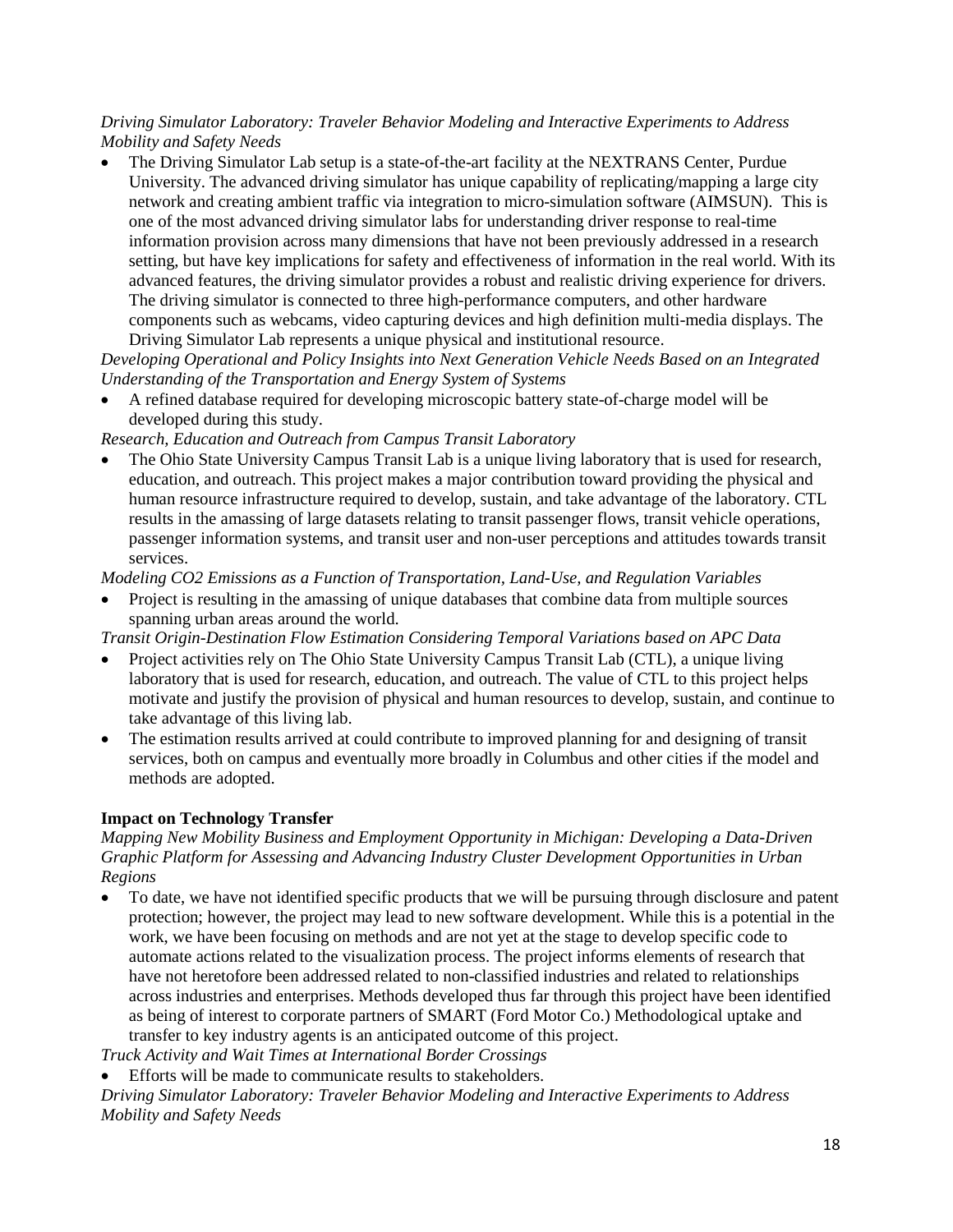- The results from this study will provide government and public sector transportation agencies an assurance that they are targeting their limited funds toward technologies that are most likely to improve the nation's highway system and deliver maximum benefit to travelers. This study will help traffic information service providers and investment decision-makers in understanding the value of real-time information and traveler behavioral response to it. Also, it will help in deciding the content and amount of information necessary for travelers to make informed and effective routing decisions.
- The ability to explicitly quantify the human behavior dimension provides a broader set of performance measures to public/private sector stakeholders relative to the evolution of the traveler information services market.

*Developing Operational and Policy Insights into Next Generation Vehicle Needs Based on an Integrated Understanding of the Transportation and Energy System of Systems*

The project may lead to enhancement in battery technology for electric vehicles.

*Research, Education and Outreach from Campus Transit Laboratory*

• Amassed data are already leading to results of research and practical value that are communicated via presentations and publications. Ways to possibly broaden this communication will be explored.

### **Impact on Society beyond Science and Technology**

*Accessibility-Based Evaluation of Transportation and Land Use Planning: From Laboratory to Practice*

• This project is oriented toward the reform of transportation and land-use planning practice toward an accessibility basis.

*Analysis of Policies Aimed at Increasing Use of Natural Gas in the Transportation System*

- Better information on policy alternatives and consequences can lead to better policy.
- Standardized Metrics for Accessibility: Establishing a Federal Policy-Relevant Knowledge Base. By the end of the project, we hope that scholars and public policy analysts, through their research, will be better positioned, by tracking progress over time and across place, to discover new approaches to policy making.

### *Mapping New Mobility Business and Employment Opportunity in Michigan: Developing a Data-Driven Graphic Platform for Assessing and Advancing Industry Cluster Development Opportunities in Urban Regions*

• The potential impact on STEM fields is twofold: first, we anticipate that new and novel visualization techniques will be developed through the efforts of this project. The second and likely more impactful outcome relative to STEM fields, lies in the identification of STEM related job opportunities within regions that relate to workforce training and demand prediction. In order to transform transportation at the order of magnitude required for the current challenges and to take advantage of the emerging opportunities – social, technical, and demographic, an economic conversion is needed, not solely an urban policy or transportation policy approach (which has been the emphasis in urban transport to date). The private sector is already and needs to in the future play an increasing role in the wicked problem of transportation in an urbanizing world. This project aims to produce data-based graphical analysis that enables this type of cross disciplinary / cross jurisdictional discourse and action.

*Truck Activity and Wait Times at International Border Crossings*

• The overall project is focused on improving freight flow across international borders, which is essential to international competitiveness

### *Driving Simulator Laboratory: Traveler Behavior Modeling and Interactive Experiments to Address Mobility and Safety Needs*

- The study will help in developing a comprehensive understanding of the mechanism in which more benefits can be derived from real-time traffic information systems.
- This study can lead to direct benefits to the individual travelers, as it facilitates the design of personalized traffic information that can help commuters choose their routes based on their psychological benefits (which link to the quality of travel experience) in addition to travel time savings.
- The study can contribute to the development of better methods to provide information to travelers and enhance the quality and safety of the travel experience. The research accomplishments from this project